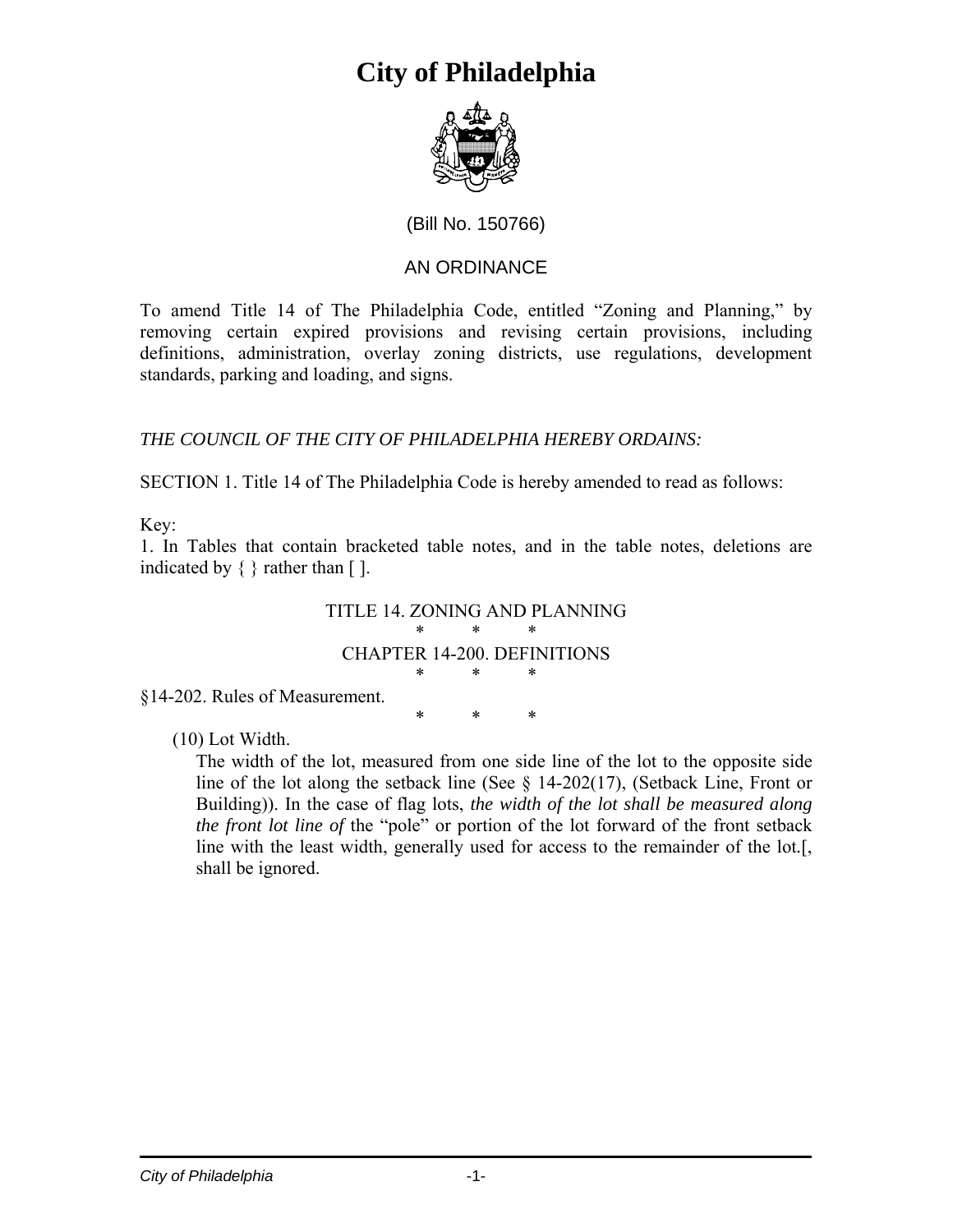#### BILL NO. 150766 continued Copy



(23) Yard, Front (Width of).

The width of the front yard is measured along the shortest possible line extending from one side line of the lot to the opposite side line of the lot, located between the street line and the front of any structure (not including fences). [In the case of flag lots, the "pole" or portion of the lot forward of the front setback line with the least width, generally used for access to the remainder of the lot, shall be ignored.] (See also § 14-203(370) (Yard).

$$
\ast \qquad \ast \qquad \ast
$$

(25) Yard, Rear (Depth of).

The depth of a rear yard is measured from the rearmost portion of the structure to the closest point of the rear lot line or to the nearest line of a street, shared driveway, *easement,* or alley. See also § 14-203(370) (Yard).

### §14-203. Definitions.

\* \* \*

\* \* \*

### (44) Building, Attached.

*(a)* [A] *For intermediate lots, a* building with both side *building* walls located on or at the side lot line*.* An attached building is commonly called a rowhouse.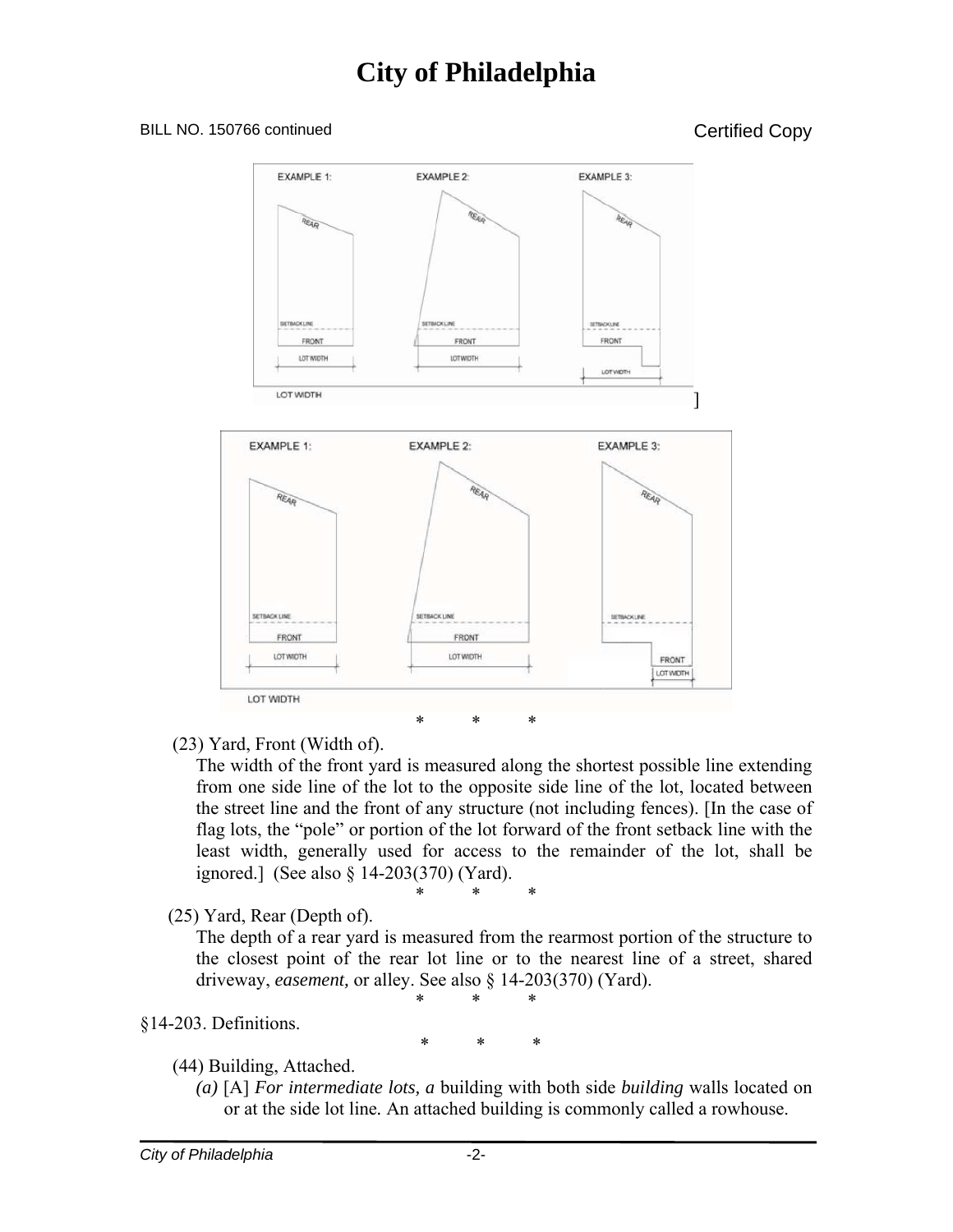#### BILL NO. 150766 continued Copy

- *(b) For corner lots, a building with a side building wall located on or at the side lot line and the opposite building wall located on or at the opposite front lot line.*
- *(c) For lots bounded by three or more streets, a building with a rear building wall located on or at the rear lot line and the opposite building wall located on or at the opposite front lot line.*

\* \* \*

#### (47) Building, Semi-Detached.

- *(a)* [A] *For intermediate lots, a* building with one side *building* wall located on or at one side lot line and the opposite side *building* wall not located on or at the opposite side lot line*.* A semi-detached building is commonly called a twin.
- *(b) For corner lots, a building with a side building wall located on or at the side lot line and the opposite building wall not located on or at the opposite front lot line.*
- *(c) For lots bounded by three or more streets, a building with a rear building wall located on or at the rear lot line and the opposite building wall not located on or at the opposite front lot line.*

### \* \* \*

### [(94.1) Digital Display.

A sign that uses light emitting diodes (LEDs), charge coupled devices (CCDs), plasma or functionally equivalent technologies to display a series of still images or full motion, usually remotely programmable and changeable.]

\* \* \*

### *(281.1) Sign, Digital Display.*

*A sign that uses light emitting diodes (LEDs), charge coupled devices (CCDs), plasma or functionally equivalent technologies used to display a series of still images or full motion, usually remotely programmable and changeable. Digital displays do not include animated illumination signs or static illumination signs.*  \* \* \*

### *(284.2) Sign, Menu Board.*

*A free standing sign, which may include an internal or external light source that does not change in intensity or color, displayed solely for the use of drive-through patrons to identify the products offered for sale and may include the price of those products.* 

\* \* \*

(370) Yard.

An unoccupied area, open and unobstructed from the ground, on the same lot as a building.

\* \* \*

### (c) Side Yard.

A yard between any structure (not including fences) and the side line of the lot, or the nearest side line of a street, shared driveway, easement, or alley, extending from the front yard to the rear yard. [In the case of a building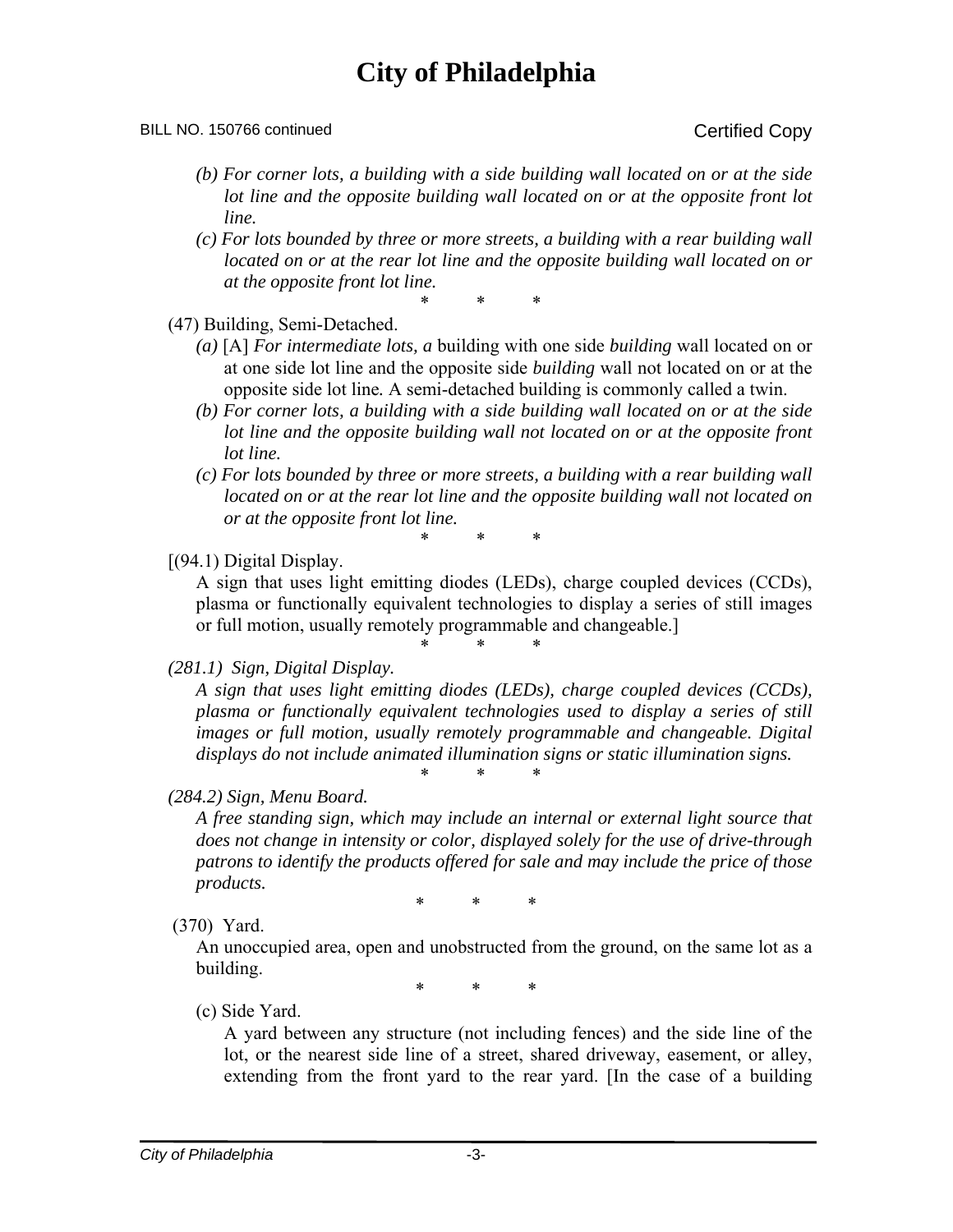| BILL NO. 150766 continued                                                                                                                                                                                                                                                                                                                                                                                  | <b>Certified Copy</b>                                                                                                                                                                                                                                                                                       |
|------------------------------------------------------------------------------------------------------------------------------------------------------------------------------------------------------------------------------------------------------------------------------------------------------------------------------------------------------------------------------------------------------------|-------------------------------------------------------------------------------------------------------------------------------------------------------------------------------------------------------------------------------------------------------------------------------------------------------------|
| intersecting street shall conform to the required front setback.]                                                                                                                                                                                                                                                                                                                                          | located on a corner lot, the width of the side yard located along the                                                                                                                                                                                                                                       |
| <b>CHAPTER 14-300. ADMINISTRATION</b><br>§ 14-301. Reviewers and Decision Makers.<br>(3) City Planning Commission.                                                                                                                                                                                                                                                                                         |                                                                                                                                                                                                                                                                                                             |
| *<br>*                                                                                                                                                                                                                                                                                                                                                                                                     | *                                                                                                                                                                                                                                                                                                           |
| (c) Review and Prerequisite Approval Authority.<br>(.1) The Commission provides prerequisite approvals for:                                                                                                                                                                                                                                                                                                |                                                                                                                                                                                                                                                                                                             |
| and CMX-5 Districts] Review).                                                                                                                                                                                                                                                                                                                                                                              | (.1) Zoning permits regarding parking garages in RMX-3, CMX-3, CMX-4,<br>and CMX-5 districts and parking garages of at least 250 parking<br>spaces on lots in or adjacent to any other residential or commercial<br>district. See § 14-803(4)(b)(.4) (Parking Garage[s in RMX-3, CMX-4,<br>∗                |
| Requirements).                                                                                                                                                                                                                                                                                                                                                                                             | (.o) Zoning permits regarding properties bounded by two streets which<br>constitute a corner. See § 14-701(1)(d) (Multiple Street Frontage Yard                                                                                                                                                             |
| *<br>*                                                                                                                                                                                                                                                                                                                                                                                                     | *                                                                                                                                                                                                                                                                                                           |
| (9) Streets Department.<br>*<br>*                                                                                                                                                                                                                                                                                                                                                                          | *                                                                                                                                                                                                                                                                                                           |
| (b) Prerequisite Approval Authority.<br>The Streets Department provides prerequisite approvals for:                                                                                                                                                                                                                                                                                                        |                                                                                                                                                                                                                                                                                                             |
| Districts] Review).<br>∗                                                                                                                                                                                                                                                                                                                                                                                   | (.4) Building permits regarding parking garages in RMX-3, CMX-3, CMX-4,<br>and CMX-5 districts and parking garages of at least 250 parking spaces<br>on lots in or adjacent to any other residential or commercial district. See<br>$\S$ 14-803(4)(b)(.4) (Parking Garage[s in RMX-3, CMX-4, and CMX-5<br>∗ |
| § 14-302. Procedures Summary Table.<br>Table 14-302-1 summarizes the roles of the recommending and decision bodies listed<br>in § 14-301 (Reviewers and Decision Makers) in specific types of Zoning Code<br>applications. In the event of conflict between the provisions of that table and the text<br>of this Zoning Code, the text shall govern.<br>*<br>*<br>Table 14-302-1: Procedures Summary Table | *                                                                                                                                                                                                                                                                                                           |
| Public Notice<br>Required $§$ 14-<br>303(13)<br>$N =$ Newspaper                                                                                                                                                                                                                                                                                                                                            | Neighborhood<br>Recommendation, Decision, and<br>Notice and<br>Appeal Authority<br>Meeting<br>$R = Recommendation$<br>Required?<br>$P = Prerequires approach$<br>$$14-303(12)$                                                                                                                              |

Type of Application Code Section

 $Y = Yes$ 

 $D = Decision$  $A = Appeal$ 

 $S = Sign$  $W = Web$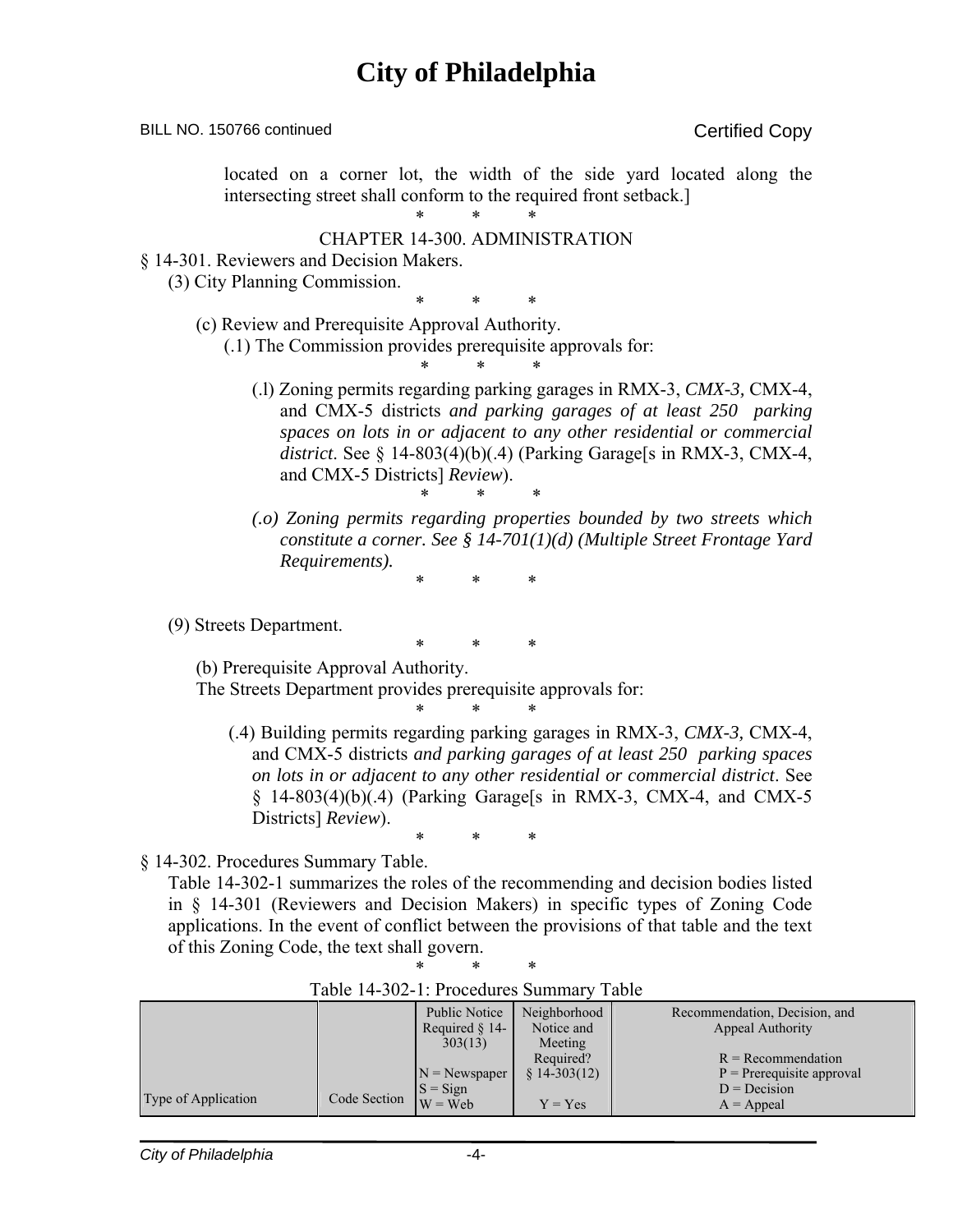#### BILL NO. 150766 continued Certified Copy

|                               |              |   |  | L&I | Zoning<br>Board | Civic<br>Design<br>Review<br>Committee | Commis-<br>sion | Council |  |
|-------------------------------|--------------|---|--|-----|-----------------|----------------------------------------|-----------------|---------|--|
| * * *                         |              |   |  |     |                 |                                        |                 |         |  |
| <b>Master Plan Amendments</b> |              |   |  |     |                 |                                        |                 |         |  |
| Minor Amendments              | $$14-304(4)$ | W |  |     |                 |                                        | D               |         |  |
| Major Amendments              | $$14-304(4)$ | N |  |     |                 | R                                      | $\mathbb{R}$    | D       |  |
| * * *                         |              |   |  |     |                 |                                        |                 |         |  |

\* \* \*

§14-303. Common Procedures and Requirements. \* \* \*

(10) Lapse of Permits and Approvals

\* \* \*

- *(e) Any use authorized by the Zoning Board by variance or special exception, when discontinued for a period of three consecutive years, shall be considered abandoned and shall not resume unless a new permit is issued, either as of right under then-existing Zoning Code provisions or by a new variance or special exception. A discontinuation of such a use may be evidenced by any one of the following:* 
	- *(.1) Discontinuance of operations;*
	- *(.2) Removal of improvements necessary to the use;*
	- *(.3) Modifications to the property that make it unsuitable for the use;*
	- *(.4) Lapsing of permits or licenses necessary to operate the use; or*
	- *(.5) Failure to pay property taxes or taxes related to the use.*  \* \* \*

#### §14-304. Specific Procedures.

- \* \* \*
- (3) Zoning Map and Text Amendments.

\* \* \* (e) Special Provisions for Master Plan Districts.

\* \* \*

(.1) Master Plan Districts Generally.

The procedures of this  $\S 14-304(3)(e)(.1)$  apply to the master plan districts listed in Table 14-304-1, other than the SP-ENT, Entertainment (Special Purpose) District. See  $\S$  14-304(3)(e)(.2) below for procedures relating to the SP-ENT, Entertainment (Special Purpose) District.

- \* \* \* (.c) Any master plan submitted for approval must [contain]:
	- *(.i) Contain* the information required by the regulations of the Commission; *and*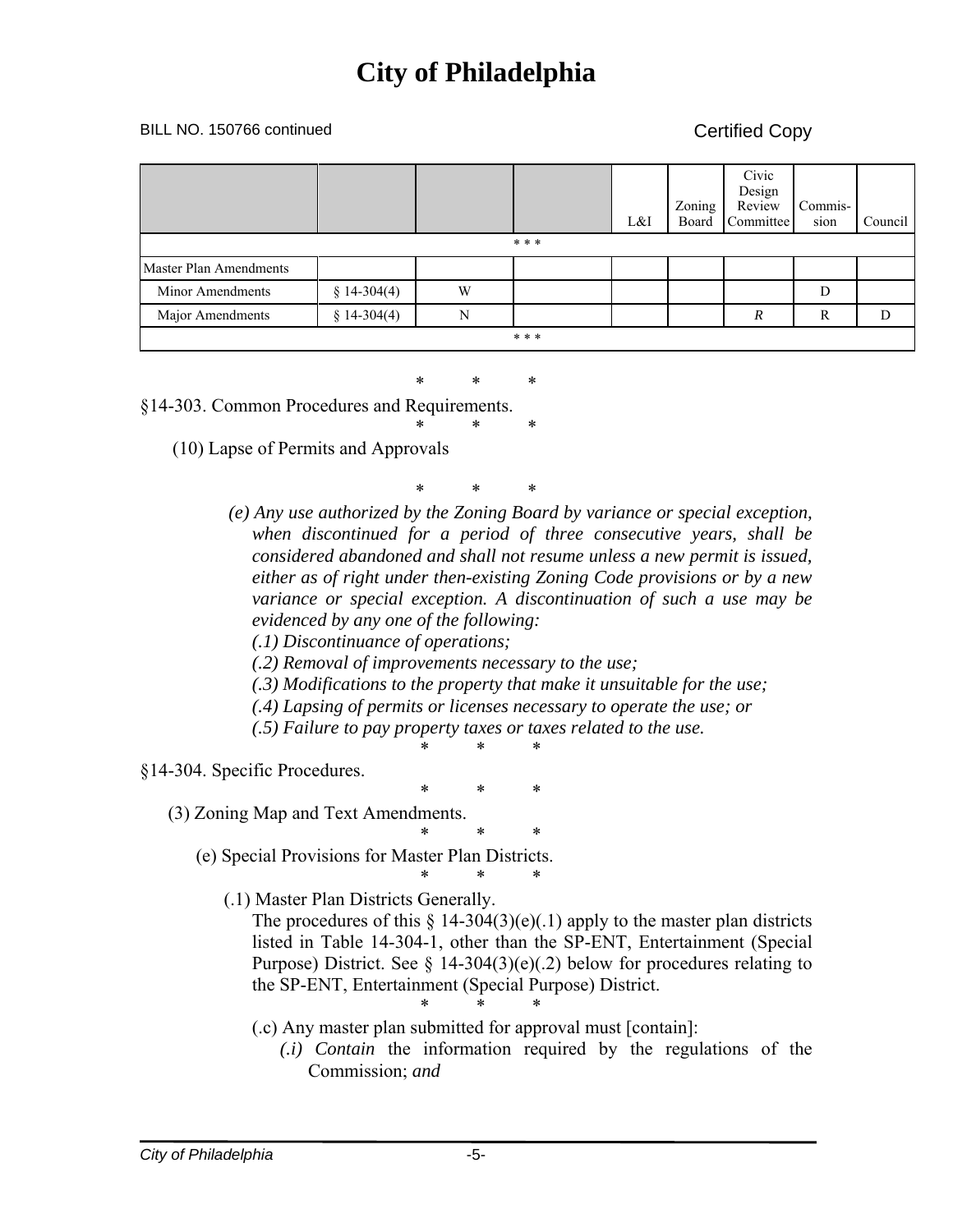BILL NO. 150766 continued Copy

 (.*ii*) *Complete the civic design procedures set forth in § 14-304(5) (Civic Design Review), except that major amendments to master plans shall only be subject to civic design review as required by the regulations of the Commission and minor amendments shall not be required to complete civic design review.*  \* \* \*

(5) Civic Design Review.

\* \* \*

(b) Applicability.

(.1) Required Review.

- (.a) The civic design review procedures of this subsection apply to any development that meets the criteria in Table 14-304-2 (Civic Design Review Triggers) *and to master plans as set forth in § 14- 304(3)(e)(.1),* except for:
	- (.i) development on lots located within the SP-ENT, SP-PO, and SP-STA districts*, provided that SP-STA district master plans shall remain subject to any required civic design review*; \* \* \*
	- (.iv) development on a lot located within the SP-INS district that does not front on a legally open confirmed street*, provided that SP-INS district master plans shall remain subject to any required civic design review*.

\* \* \*

CHAPTER 14-500. OVERLAY ZONING DISTRICTS \* \* \*

- § 14-502. /CTR, Center City Overlay *District.*
	- (2) Applicability.

\* \* \*

\* \* \*

(d) /CTR Summary Table.

Table 14-502-1, below, summarizes the standards and regulations of this § 14- 502 (/CTR, Center City Overlay *District*). In the event of conflict between the provisions of Table 14-502-1 and the text of this Zoning Code, the text shall govern.

\* \* \*

(6) Parking and Loading Regulations.

The following parking regulations apply to the areas described in each subsection. \* \* \*

(h) [Loading Requirements for Certain Sub-areas.] *South Street West Area.* \* \* \*

[(i)] *(.3)* The requirement of a 24 feet wide minimum aisle width of Table 14-803- 1, Dimensional Standards for Parking Spaces and Aisles, shall be reduced to 20 feet in the South Street West area.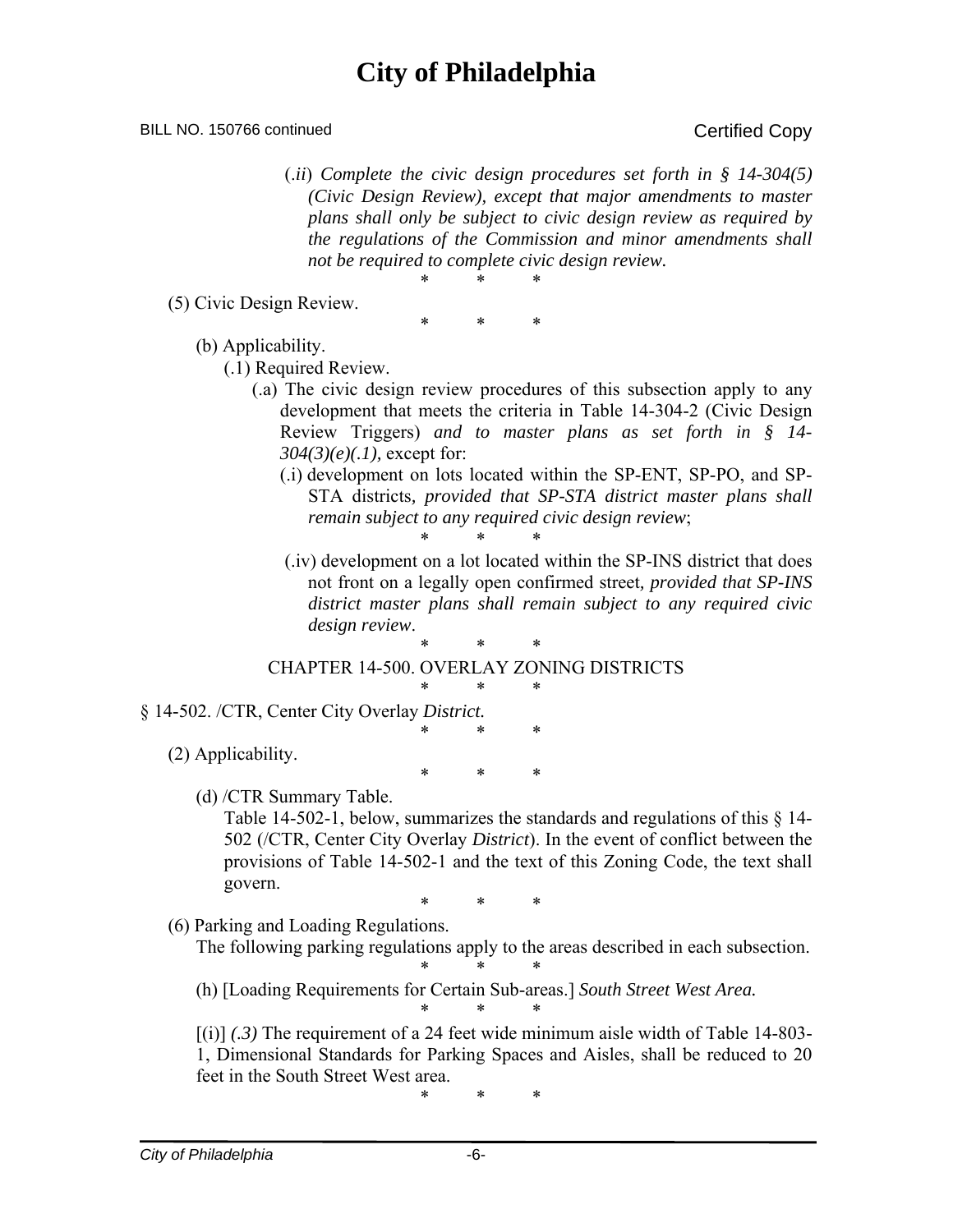\* \* \*

#### BILL NO. 150766 continued Certified Copy

§ 14-503. /NCA, Neighborhood Commercial Area Overlay *District.*

- (9) [Hunting Park.] *Reserved.*
	- [(a) District Boundaries.

The requirements of this Hunting Park /NCA Overlay district apply to CA-2 zoned lots located in the area bounded by Hunting Park Avenue, Henry Avenue, Roberts Avenue, and Fox Street, as shown on the following Hunting Park map for illustrative purposes only.



- (b) Use Regulations.
	- (.1) Take-out restaurants shall be permitted; provided that no more than four take-out restaurants shall be permitted within the Hunting Park /NCA Overlay district.
	- (.2) Visitor accommodations shall be permitted; provided that any visitor accommodation shall be full service, including interior corridor access to guest rooms. No guest room shall be accessed from the street, parking lot, or other outside area.
	- (.3) Detention and correctional facilities shall be prohibited, including holding facilities or facilities to which any person may be sent by a Court as a result of a criminal charge, or because the person may pose a danger to himself or the community. For the purposes of this  $\S$  14-503(9) (Hunting Park), this prohibition shall include juvenile facilities to which persons considered juveniles under Pennsylvania law are sent or committed, such as but not limited to the Philadelphia Youth Study Center.

(.4) Casinos shall be prohibited as a principal or accessory use.

(c) Sunset Provision.

The provisions of this § 14-503(9) (Hunting Park) shall expire six months after the effective date of this Zoning Code.]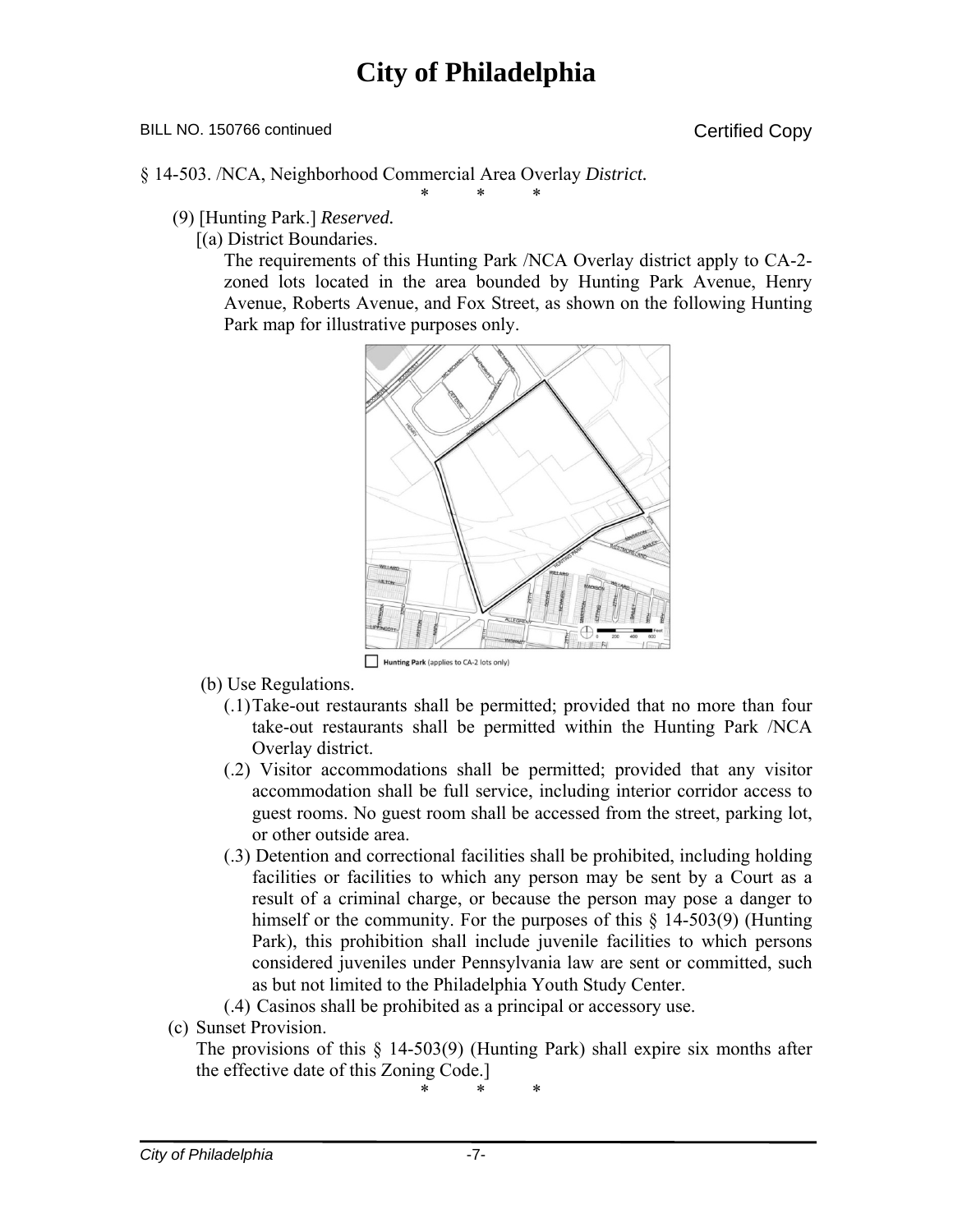#### BILL NO. 150766 continued Certified Copy

- [(11) Center City East.
	- (a) District Boundaries.

The requirements of this Center City East /NCA Overlay district apply to all properties in the area bounded by the Delaware River, Spring Garden Street, Broad Street and Spruce Street.

(b) Use Regulations. Reserved.]

\* \* \*

\* \* \*

§ 14-515. /NE, Northeast Overlay District

- (2) Regulations.
	- *(a)* Medical Dental and Health Practitioner (Solo Practitioner and Group Practitioner) uses are prohibited in CMX-1, CMX-2, CMX-2.5, CMX-3, CMX-4, CMX-5, CA-1, CA-2, IRMX, ICMX, I-1, and I-2 districts.
	- *(b) The standards of this 14-515(2)(b) apply to lots zoned I-1 and located in the area described in § 14-515(1)(a).* 
		- *(.1) Equipment and materials storage yards and buildings uses are prohibited.*
		- *(.2) The maximum occupied area shall be 75% of the lot.*
		- *(.3) The maximum floor area ratio shall be 225% of the lot area.*
		- *(.4) The minimum requirements for front yards, side yards, and rear yards shall be the larger of either those required for any abutting residential district on the abutting side of the lot or the following requirements.* 
			- *(.a) The minimum front yard depth shall be 50 ft. if abutting a residential or SP-PO district, otherwise the minimum front yard depth shall be 20 ft.*
			- *(.b) Two side yards shall be provided with a minimum width of 50 ft. each if abutting a residential or SP-PO district, otherwise the minimum width of each side yard shall be 12 ft.*
			- *(.c) The minimum rear yard depth shall be 50 ft. if abutting a residential or SP-PO district, otherwise the minimum rear yard depth shall be at least 12 ft.*
- \* \* \* § 14-518. /WWA, West Washington Avenue Overlay *District.*
	- (1) Boundaries.

[This] *The /WWA, West Washington Avenue Overlay district* [overlay] shall apply to the area bounded by Broad Street, Carpenter Street, 19th Street, Kimball Street, 23rd Street, Carpenter Street, 24th Street, Kimball Street, 25th Street, Ellsworth Street, 24th Street, Alter Street, 19th Street, Ellsworth Street, 18th Street, Alter Street, 17th Street, Ellsworth Street, 16th Street, Alter Street, 15th Street, and Ellsworth Street.

(2) Use Regulations.

[(a)] The following uses are prohibited in addition to those prohibited by the base zoning district within the /WWA Overlay[.] *district:*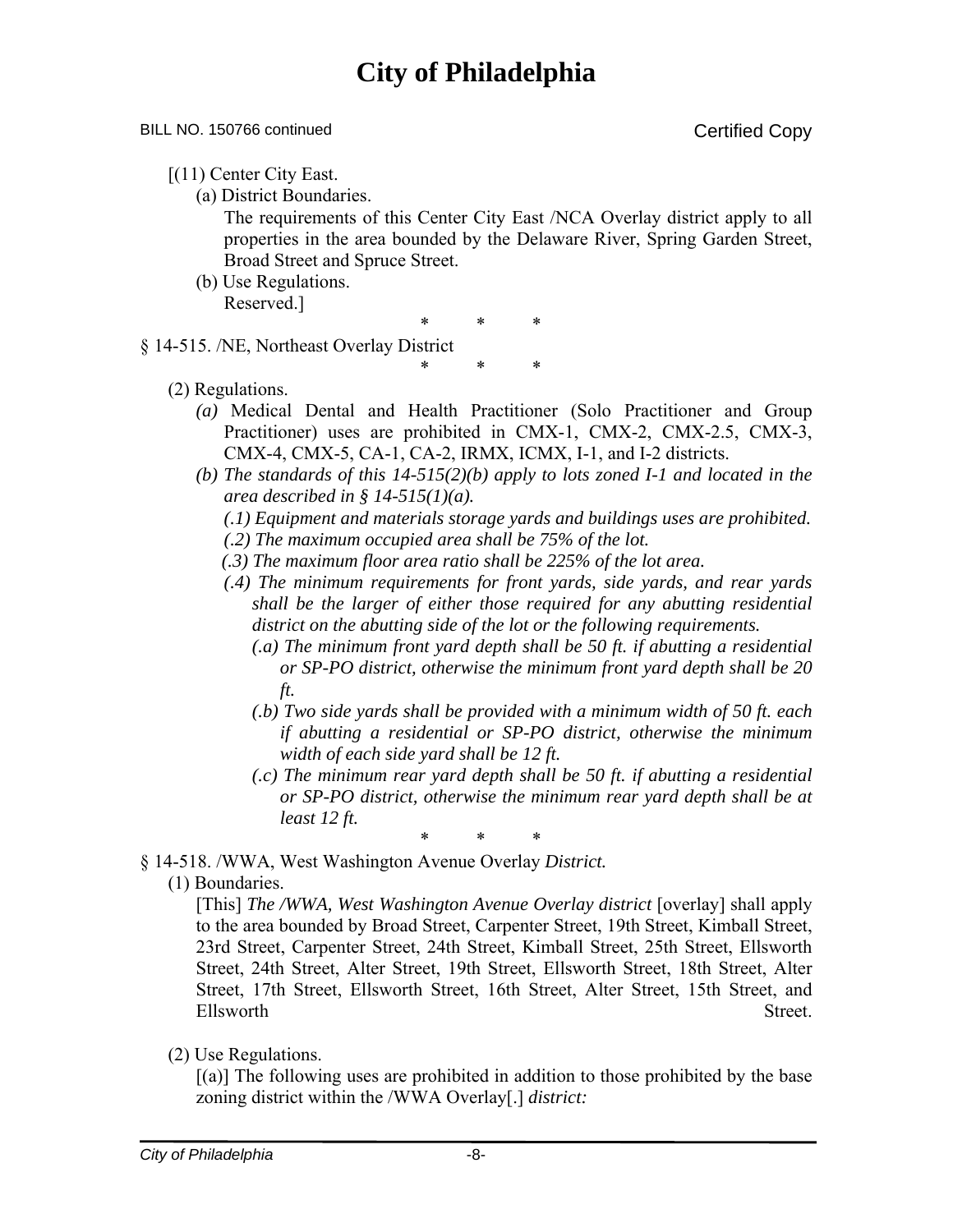BILL NO. 150766 continued Copy

- [(.1)] *(a)* Detention and Correctional Facilities*;*
- [(.2)] *(b)* Re-Entry Facility*;*
- [(.3)] *(c)* Adult-Oriented Service*;*
- [(.4)] *(d)* Personal Credit Establishment*;*
- [(.5)] *(e)* Non-Accessory Parking*;*

[(.6)] *(f)* All uses in the Vehicle and Vehicular Equipment Sales and Services Use Category (see § 14-601(8))*;*

- [(.7)] *(g)* Moving and Storage Facilities*;*
- [(.8)] *(h)* Junk and Salvage Yards and Buildings; *and*
- [(.9)] *(i)* Trucking and Transportation Terminal*.*
	- \* \* \*

CHAPTER 14-600. USE REGULATIONS \* \* \*

§ 14-602. Use Tables.

\* \* \*

(3) Residential Districts

Building types are permitted in Residential districts in accordance with Table 14- 602-1.A. Principal uses are allowed in Residential districts in accordance with Table 14-602-1. Uses classified as accessory uses, such as home occupations, are not regulated by the use table. Accessory uses are permitted in conjunction with allowed principal uses, provided they comply with all applicable regulations of § 14-603 (Use-Specific Standards) and § 14-604 (Accessory Uses and Structures).

- \* \* \* (a) Notes for Table 14-602-1.
	- \* \* \*
	- [5] In the RMX-3 district, retail sales and commercial service uses may not exceed 25% of the total gross floor area. Retail sales uses must be located on the ground floor of a building{, except that, in the area bounded by Cherry Street, 23rd Street, John F. Kennedy Boulevard and the right-ofway of CSX Railroad, retail sales uses may be located above the ground floor provided that such retail sales uses have a direct entrance or entrances from the ground floor}. Commercial service uses may be located on any floor of a building.
		- \* \* \*
- (4) Commercial Districts.

Principal uses are allowed in Commercial districts in accordance with Table 14- 602-2. Uses classified as accessory uses, such as home occupations, are not regulated by the use table. Accessory uses are permitted in conjunction with allowed principal uses, provided they comply with all applicable regulations of § 14-603 (Use-Specific Standards) and § 14-604 (Accessory Uses and Structures).

| 1 WUIV 1 I<br>$\sim$ 2. Obvo Thio weally commencial Dibition |         |                  |                   |            |       |         |                          |      |                           |
|--------------------------------------------------------------|---------|------------------|-------------------|------------|-------|---------|--------------------------|------|---------------------------|
| Previous District Name                                       | C-1     | $C-2/RC-2$ (NCC) |                   | $C-3/RC-3$ | $C-4$ | ر-ب     | $-7/NSC$<br>$\sim$ - $/$ | ASC  |                           |
| District Name                                                | $CMX-1$ |                  | $CMX-2$ $CMX-2.5$ | CMX-3      | CMX-4 | $CMX-5$ | $CA-1$                   | CA-2 | Use-Specific<br>Standards |

Table 14-602-2: Uses Allowed in Commercial Districts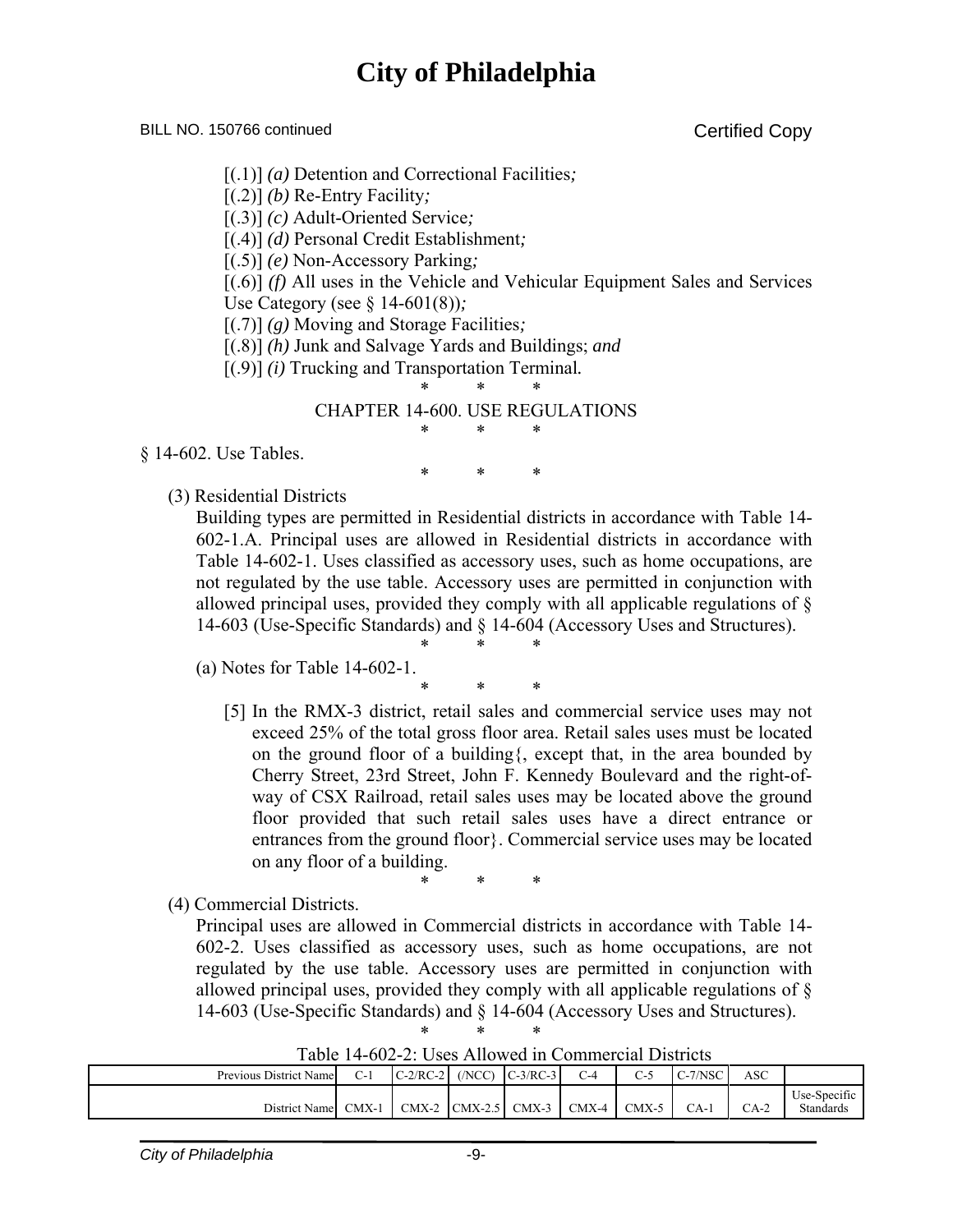#### BILL NO. 150766 continued Certified Copy

| See § 14-602(4)(a) (Notes for Table 14-602-2) for information pertaining to bracketed numbers (e.g., "[2]") in table cells. | $Y = Yes$ permitted as of right $ S $ = Special exception approval required<br>$N = Not$ allowed (expressly prohibited)   Uses not listed in this table are prohibited |             |                         |           |                  |                  |                  |                  |               |
|-----------------------------------------------------------------------------------------------------------------------------|------------------------------------------------------------------------------------------------------------------------------------------------------------------------|-------------|-------------------------|-----------|------------------|------------------|------------------|------------------|---------------|
| <b>Residential Use Category</b>                                                                                             |                                                                                                                                                                        |             |                         |           |                  |                  |                  |                  |               |
| Household Living (as noted below)                                                                                           | ${[1][2]}$                                                                                                                                                             |             | ${Y[2][3]}   {Y[2][4]}$ | ${Y}$     | ${Y}$            | ${Y}$            | $\{N\}$          | $\{N\}$          |               |
| Single-Family                                                                                                               | [1]                                                                                                                                                                    | Y[3]        | Y[4]                    | Y         | N                | $\boldsymbol{N}$ | $\boldsymbol{N}$ | $\boldsymbol{N}$ |               |
| Two-Family                                                                                                                  | [1]                                                                                                                                                                    | Y[3]        | Y[4]                    | Y         | $\boldsymbol{N}$ | $\boldsymbol{N}$ | $\boldsymbol{N}$ | $\boldsymbol{N}$ |               |
| Multi-Family                                                                                                                | [1][2]                                                                                                                                                                 | Y[2][3]     | Y[2][4]                 | Y         | Y                | Y                | N                | $\boldsymbol{N}$ |               |
|                                                                                                                             |                                                                                                                                                                        |             | * * *                   |           |                  |                  |                  |                  |               |
| Commercial Services Use Category                                                                                            |                                                                                                                                                                        |             |                         |           |                  |                  |                  |                  |               |
|                                                                                                                             |                                                                                                                                                                        |             | * * *                   |           |                  |                  |                  |                  |               |
| Assembly and Entertainment<br>(except as noted below)                                                                       | N                                                                                                                                                                      | S           | S                       | ${Y}S$    | Y                | Y                | S                | Y                |               |
| <b>Amusement Arcade</b>                                                                                                     | N                                                                                                                                                                      | N           | N                       | N         | N                | N                | N                | N                | $$14-603(13)$ |
| Casino                                                                                                                      | N                                                                                                                                                                      | $\mathbf N$ | N                       | ${\bf N}$ | N                | $\mathbf N$      | N                | N                |               |
| Nightclubs and Private Clubs                                                                                                | $\mathbf N$                                                                                                                                                            | S           | N                       | ${Y}S$    | Y                | Y                | N                | Y                | $$14-603(18)$ |
| Pool or Billiards Room                                                                                                      | N                                                                                                                                                                      | N           | N                       | N         | N                | N                | N                | N                | $$14-603(13)$ |
|                                                                                                                             |                                                                                                                                                                        |             | * * *                   |           |                  |                  |                  |                  |               |
| Eating and Drinking Establishments<br>(as noted below)                                                                      |                                                                                                                                                                        |             |                         |           |                  |                  |                  |                  |               |
| Prepared Food Shop                                                                                                          | S[5]                                                                                                                                                                   | Y           | Y                       | Y         | Y                | Y                | Y                | Y                |               |
| Take-Out Restaurant                                                                                                         | $\mathbf N$                                                                                                                                                            | S           | $\{N\}S$                | Y         | $\mathbf Y$      | $\mathbf Y$      | S                | $\mathbf Y$      | $$14-603(6)$  |
| <b>Sit Down Restaurant</b>                                                                                                  | N                                                                                                                                                                      | Y           | Y                       | Y         | Y                | Y                | Y                | Y                |               |
|                                                                                                                             |                                                                                                                                                                        |             | * * *                   |           |                  |                  |                  |                  |               |
| Parking, Non-Accessory (as noted below)                                                                                     |                                                                                                                                                                        |             |                         |           |                  |                  |                  |                  |               |
| <b>Surface Parking</b>                                                                                                      | N                                                                                                                                                                      | S           | $\{S\}N$                | S         | N                | N                | S                | Y                | $$14-603(10)$ |
| <b>Structured Parking</b>                                                                                                   | N                                                                                                                                                                      | S           | S                       | Y         | [6]              | [6]              | S                | Y                | $$14-603(10)$ |
|                                                                                                                             |                                                                                                                                                                        |             | * * *                   |           |                  |                  |                  |                  |               |
| Vehicle and Vehicular Equipment Sales and Services Use Category                                                             |                                                                                                                                                                        |             |                         |           |                  |                  |                  |                  |               |
|                                                                                                                             |                                                                                                                                                                        |             | * * *                   |           |                  |                  |                  |                  |               |
| Vehicle Fueling Station                                                                                                     | $\mathbf N$                                                                                                                                                            | N           | N<br>* * *              | ${Y}S$    | ${Y}N$           | ${Y}N$           | S                | Y                | $$14-603(8)$  |
|                                                                                                                             |                                                                                                                                                                        |             |                         |           |                  |                  |                  |                  |               |
| Wholesale, Distribution, and Storage Use Category<br>Moving and Storage Facilities                                          | N                                                                                                                                                                      | $\{S\}N$    | $\{S\}N$                | ${Y}N$    | ${Y}N$           | ${Y}N$           | N                | Y                |               |
|                                                                                                                             |                                                                                                                                                                        |             | * * *                   |           |                  |                  |                  |                  |               |
|                                                                                                                             |                                                                                                                                                                        | $\ast$      | $\ast$                  | $\ast$    |                  |                  |                  |                  |               |

(5) Industrial Districts.

Principal uses are allowed in Industrial districts in accordance with Table 14-602- 3. Uses classified as accessory uses, such as home occupations, are not regulated by the use table. Accessory uses are permitted in conjunction with allowed principal uses, provided they comply with all applicable regulations of § 14-603 (Use-Specific Standards) and § 14-604 (Accessory Uses and Structures). \* \* \*

Table 14-602-3: Uses Allowed in Industrial Districts

| Previous District Name | $\mathbf{v}$<br>New              | $L4/L-5$    | $1/I$ $2/I$ $3$<br>دید است ا | G1/G2                            | $\mathbf{v}$ $\mathbf{D}$<br>LN | DI<br>. . |                                                  |
|------------------------|----------------------------------|-------------|------------------------------|----------------------------------|---------------------------------|-----------|--------------------------------------------------|
| District Name          | $\lceil 3 \rceil$<br><b>IRMX</b> | <b>ICMX</b> | 1-1                          | $\mathbf{r}$ $\mathbf{r}$<br>1-2 | . .<br>. .                      | $I-P$     | $\sim$<br><b>TT</b><br>Use-Specific<br>Standards |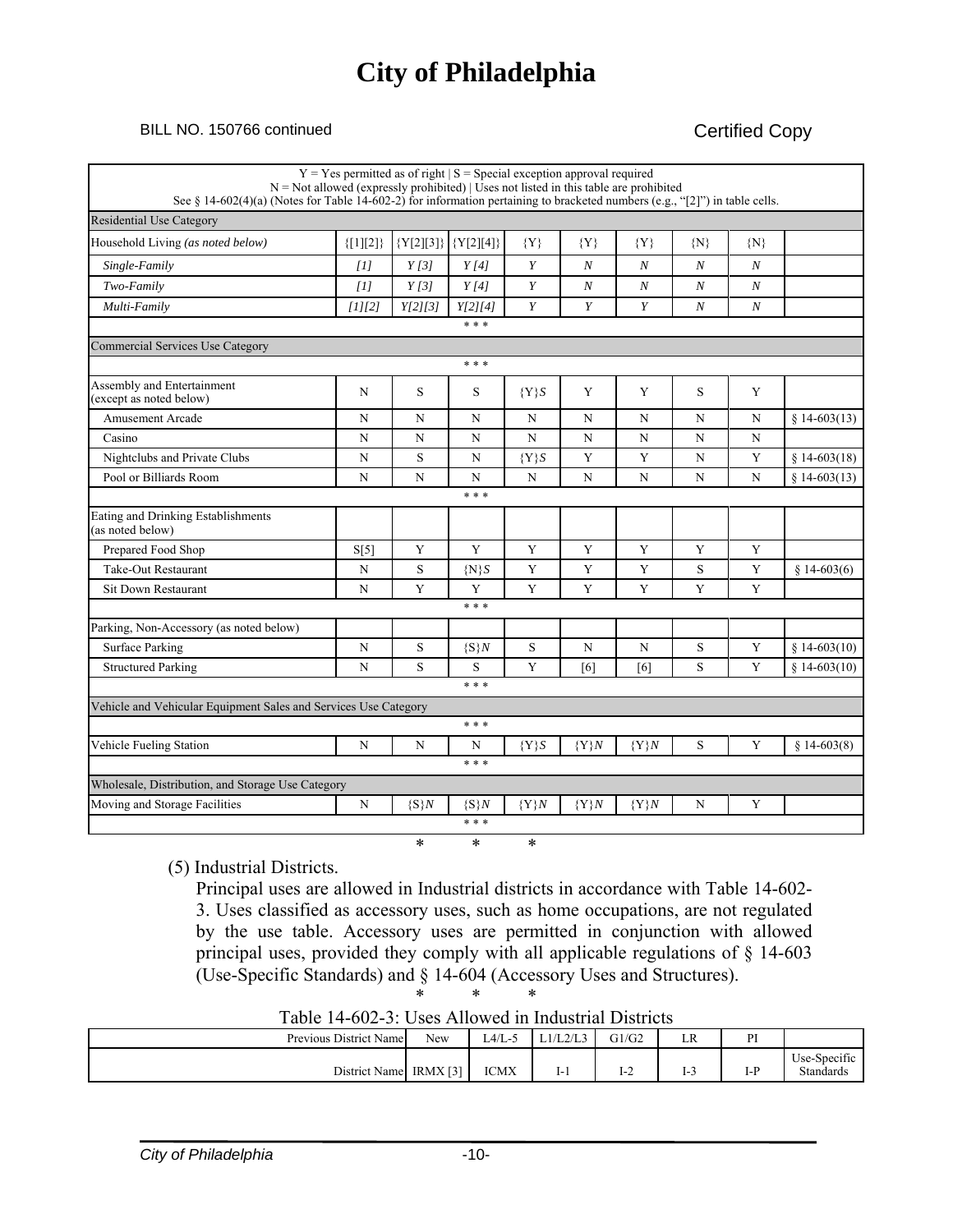### BILL NO. 150766 continued Certified Copy

|                                                                                |        | $***$  |           |   |   |   |  |
|--------------------------------------------------------------------------------|--------|--------|-----------|---|---|---|--|
| Wholesale, Distribution, and Storage Use Category                              |        |        |           |   |   |   |  |
| Equipment and Materials Storage Yards and Buildings                            | S      | Y      | $\{N\}$ Y | Y | Y | Y |  |
|                                                                                |        | * * *  |           |   |   |   |  |
|                                                                                | $\ast$ | $\ast$ | $\ast$    |   |   |   |  |
| § 14-603. Use-Specific Standards.                                              |        |        |           |   |   |   |  |
|                                                                                | ∗      | *      | $\ast$    |   |   |   |  |
| (13) Regulated Uses.                                                           |        |        |           |   |   |   |  |
|                                                                                | *      | *      | $\ast$    |   |   |   |  |
| (a) Designation of Regulated Uses.                                             |        |        |           |   |   |   |  |
| The following uses are designated as regulated uses:                           |        |        |           |   |   |   |  |
|                                                                                |        |        |           |   |   |   |  |
| $(0.8)$ Pool or billiards rooms[, except as provided in § 14-603(13)(a)(.10),  |        |        |           |   |   |   |  |
| below].                                                                        |        |        |           |   |   |   |  |
|                                                                                | *      |        | *         |   |   |   |  |
| $[(.10)$ In the area bounded by Chestnut Street, 12th Street, 13th Street, and |        |        |           |   |   |   |  |
| Sansom Street, a pool or billiards room establishment regulated by the         |        |        |           |   |   |   |  |
| Pennsylvania Liquor Control Board shall not be considered a regulated use      |        |        |           |   |   |   |  |
| if the pool and billiard tables are not coin-operated. This provision shall    |        |        |           |   |   |   |  |
| expire six months after the effective date of this Zoning Code.                |        |        |           |   |   |   |  |
|                                                                                |        |        |           |   |   |   |  |
| CHAPTER 14-700. DEVELOPMENT STANDARDS.                                         |        |        |           |   |   |   |  |
|                                                                                |        | *      |           |   |   |   |  |
|                                                                                |        |        |           |   |   |   |  |
| §14-701. Dimensional Standards.                                                |        |        |           |   |   |   |  |
| (1) General Provisions.                                                        |        |        |           |   |   |   |  |
|                                                                                | *      | *      | ∗         |   |   |   |  |
| (d) Multiple Street Frontage Yard Requirements.                                |        |        |           |   |   |   |  |
| For a lot fronting on more than one street, each street frontage shall be      |        |        |           |   |   |   |  |
| considered a front. The front yard requirements of the zoning district shall   |        |        |           |   |   |   |  |

*requirements shall apply (See figure below for illustrative purposes only).*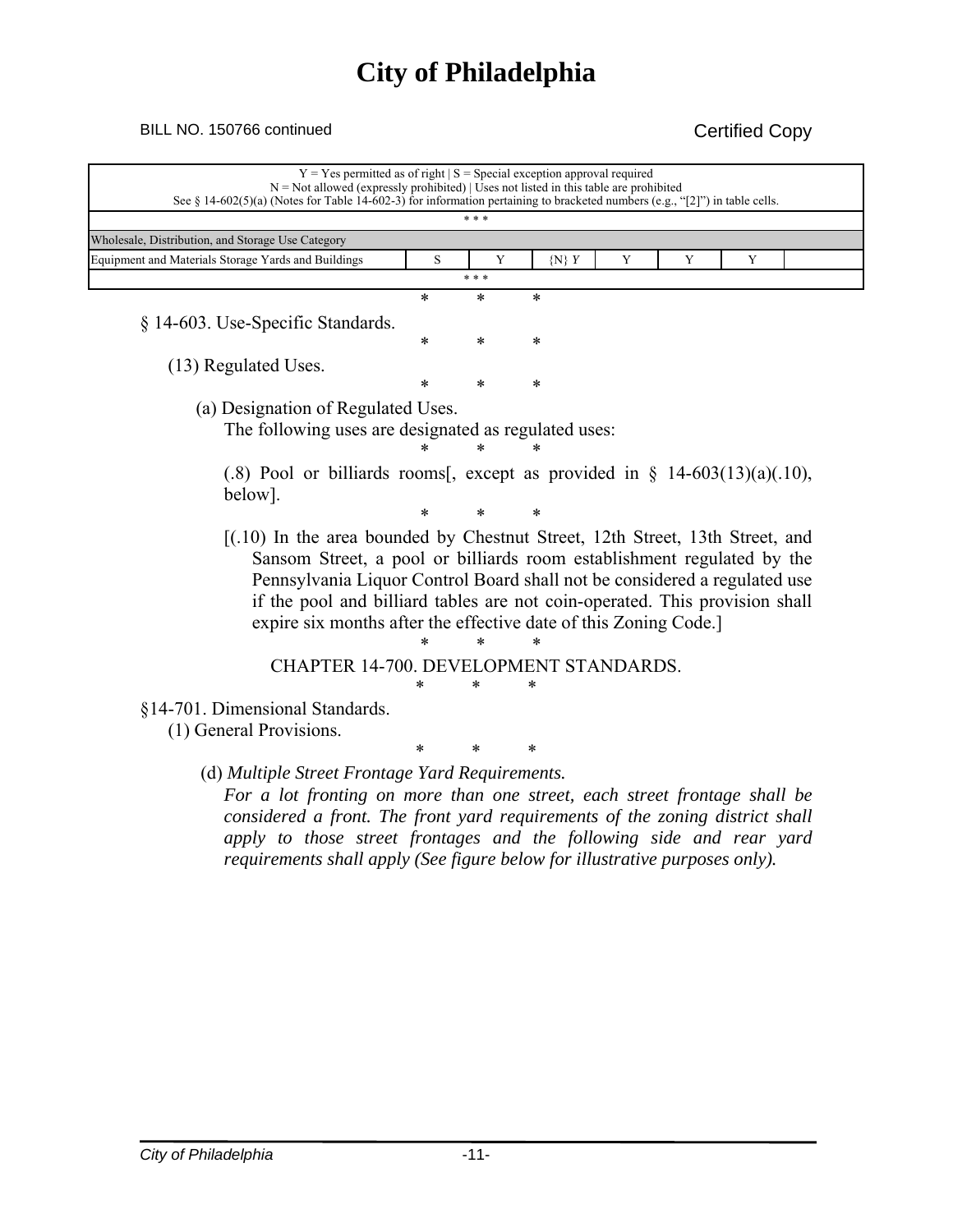#### BILL NO. 150766 continued Copy



*(.1) Properties Bounded by Two Streets.* 

*When a property is bounded by two streets:* 

- *(.a) Which constitute a corner, the Commission shall determine one of the remaining lot lines to be a side and the other remaining lot line to be a rear based on the orientation of the lot, orientation of the primary structure, orientation of the structures on adjacent lots, or any additional criteria stated in the regulations of the Commission for the purposes of clarifying or implementing this determination. The required side yard and rear yard requirements of the zoning district apply thereto, except for:* 
	- *(.i) Semi-detached buildings, where a side yard is not required but the requirements for lot coverage and open space remain the same; and*
	- *(.ii) Attached buildings, where a rear yard and side yard are not required but the requirements for lot coverage and open space remain the same.*
- *(.b) Which are opposite each other, the remaining two property lines shall be considered sides and the side yard requirements of the zoning district shall apply to the remaining lot lines. The rear yard requirements of the zoning district shall not apply. Requirements for lot coverage and open space remain the same.*
- *(.2) Properties Bounded by Three or More Streets*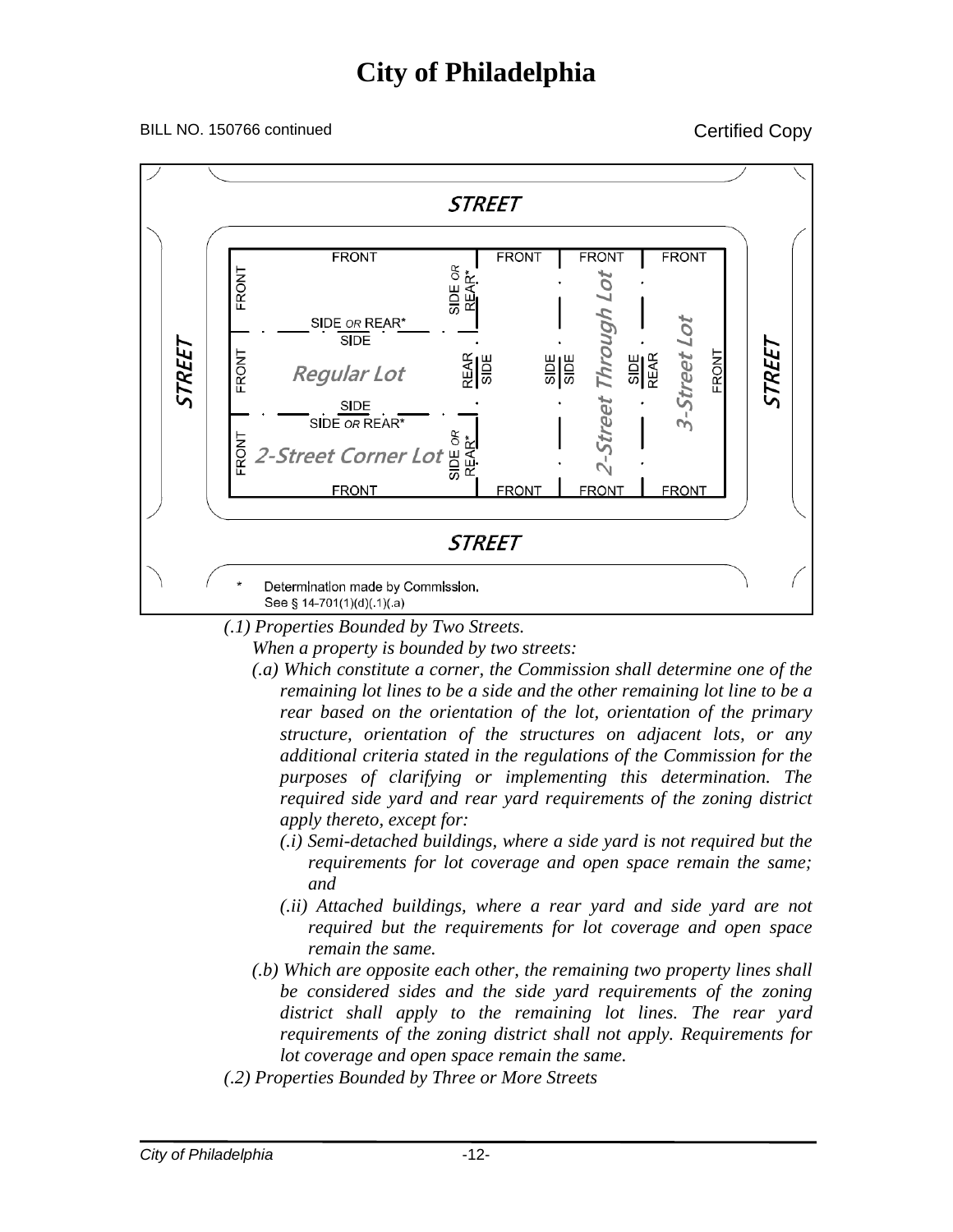#### BILL NO. 150766 continued Copy

*When the property is bounded by three or more streets, the remaining lot line shall be considered a rear, to which the rear yard requirements of the zoning district shall apply to that lot line, except for attached buildings or semi-detached buildings, where a rear yard is not required but the requirements for lot coverage and open space remain the same. The side yard requirements of the zoning district shall not apply.* 

- *(.3) Properties Completely Surrounded By Streets When a property is completely surrounded by streets, only the front yard requirements of the zoning district shall apply. Requirements for lot coverage and open space remain the same.*
- *(e)* Using the Dimensional Tables.

All primary and accessory structures are subject to the dimensional standards set forth in the following tables.

\* \* \*

\* \* \*

- (2) Residential District Dimensional Tables.
	- [(a.1) Multi-Street Frontage and Yard Requirements.

In the RSA-5 and RM-1 districts, for a lot fronting on more than one street, each street frontage shall be considered a front, and the front yard requirements of the zoning district shall apply to those street frontages, and side and rear yard requirements shall apply as follows:

- (.1) When the property is bounded by two streets:
	- (.a) which constitute a corner, the property owner/applicant shall elect to consider one of the remaining lot lines a side and the remaining lot line a rear. The required side yard and rear yard requirements of the zoning district apply thereto.
	- (.b) which are opposite each other, then the remaining two property lines shall be considered sides and the side yard requirements of the zoning district shall apply to the remaining lot lines. The rear yard requirements of the zoning district shall not apply.
- (.2) When the property is bounded by three streets, the remaining lot line shall be considered a rear, to which the rear yard requirements of the zoning district shall apply to that lot line. The side yard requirements of the zoning district shall not apply.
- (.3) When a property is bounded by four or more streets, or is completely surrounded by streets, only the front yard requirements of the zoning district shall apply. Requirements for lot coverage and open space remain the same.]

\* \* \*

(b) Notes for Table 14-701-1.

\* \* \*

[5] *In the RSA-5 district, front setbacks shall comply with the following:* 

*(.a)* The front setback shall be no further from the street than the furthest front facade of the principal building on either of the two immediately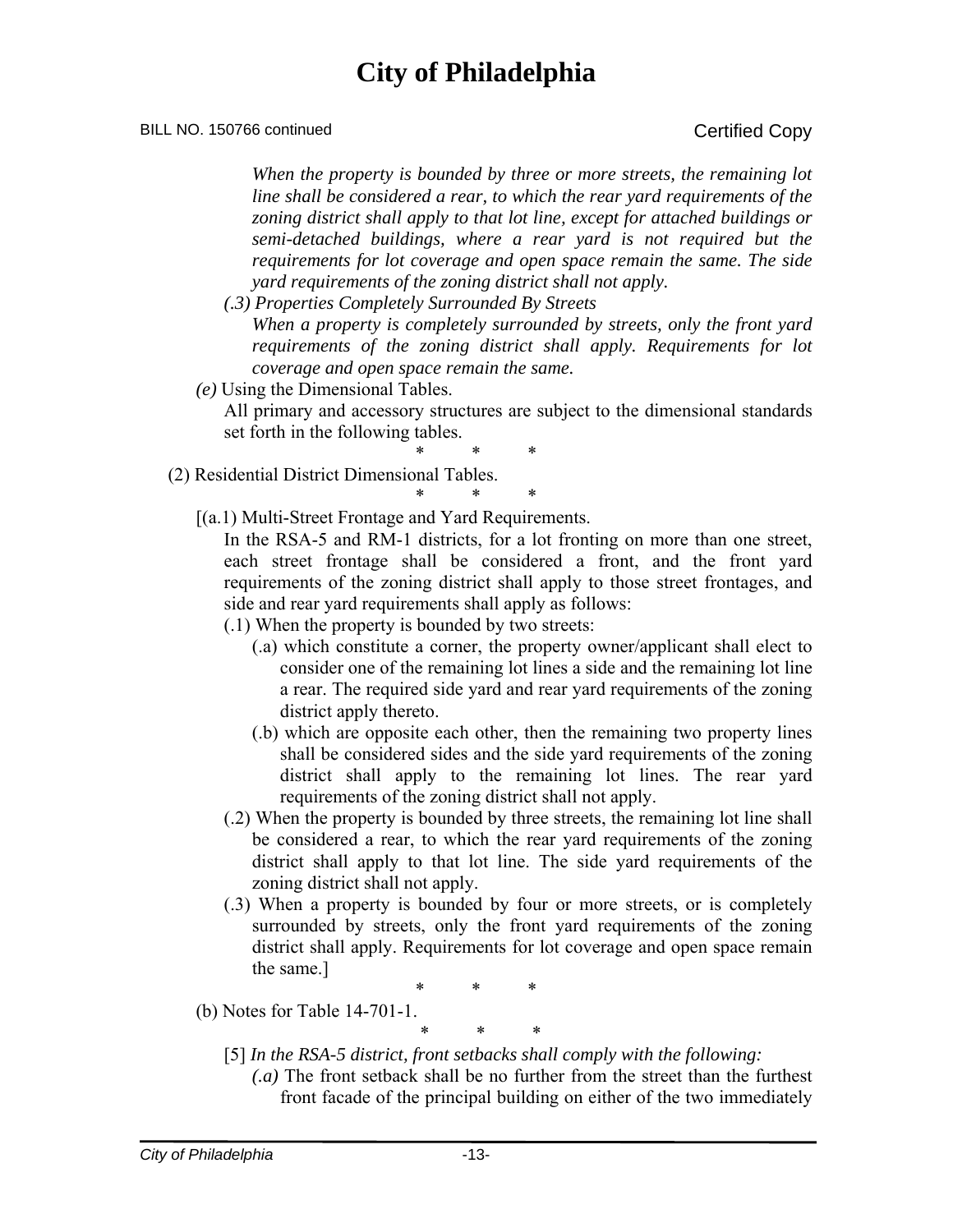#### BILL NO. 150766 continued Certified Copy

abutting lots *with street frontage on the same street*, and shall be located no closer to the primary street than the closest front facade of the principal building on either of the two immediately abutting lots *with street frontage on the same street*.

- *(.b)* If both of the immediately abutting lots *with street frontage on the same street* are vacant, then the setback range shall be based on the building that is: (1) closest to the subject property and (2) on the same blockface. Where there are not a sufficient number of lots that meet these criteria to establish a front setback, the front setback shall be set at the street line.
- *(.c) If the property fronts on two or more streets which constitute a corner, only the street frontage opposite the rear lot line shall be subject to the front setback requirements of (.a) and (.b) above.*  \* \* \*

(c) Notes for Table 14-701-2.

\* \* \* [6] *In the RM-1 district, front setbacks shall comply with the following:* 

- *(.a)* The front setback shall be no further from the street than the furthest front facade of the principal building on either of the two immediately abutting lots *with street frontage on the same street*, and shall be located no closer to the primary street than the closest front facade of the principal building on either of the two immediately abutting lots *with street frontage on the same street*.
- *(.b)* If both of the immediately abutting lots *with street frontage on the same street* are vacant, then the setback range shall be based on the building that is: (1) closest to the subject property and (2) on the same blockface. Where there are not a sufficient number of lots that meet these criteria to establish a front setback, the front setback shall be set at the street line.
- *(.c) If the property fronts on two or more streets which constitute a corner, only the street frontage opposite the rear lot line shall be subject to the front setback requirements of (.a) and (.b) above.*  \* \* \*

Table 14-701-2: Dimensional Standards for Higher Density Residential Districts

| Previous District Name                                                                                                                                                                                    | R8/9/10/10B/<br>18/19 | R11/11A/<br>12/13 | R <sub>14</sub> | R <sub>15</sub> /R <sub>16</sub> | $RC-6$  | <b>WRD</b><br>/ID | $RC-4$             |  |  |
|-----------------------------------------------------------------------------------------------------------------------------------------------------------------------------------------------------------|-----------------------|-------------------|-----------------|----------------------------------|---------|-------------------|--------------------|--|--|
| District Name                                                                                                                                                                                             | $RM-1$                | $RM-2$            | $RM-3$          | $RM-4$                           | $RMX-1$ | $RMX-2$           | $RMX-3$            |  |  |
| See § 14-701(2)(c) (Notes for Table 14-701-2) for information pertaining to bracketed numbers (e.g., "[2]") in table cells.<br>Denotes building type not permitted or zoning requirements not applicable. |                       |                   |                 |                                  |         |                   |                    |  |  |
|                                                                                                                                                                                                           |                       |                   | * * *           |                                  |         |                   |                    |  |  |
| Minimum Side Yard Width [8], Permitted Nonresidential Uses as set forth in $\S$ 14-602                                                                                                                    |                       |                   |                 |                                  |         |                   |                    |  |  |
| Intermediate Lot (ft.)                                                                                                                                                                                    | $2/12$ each           | [7]               | $2/8$ each      |                                  |         |                   | If used: Buildings |  |  |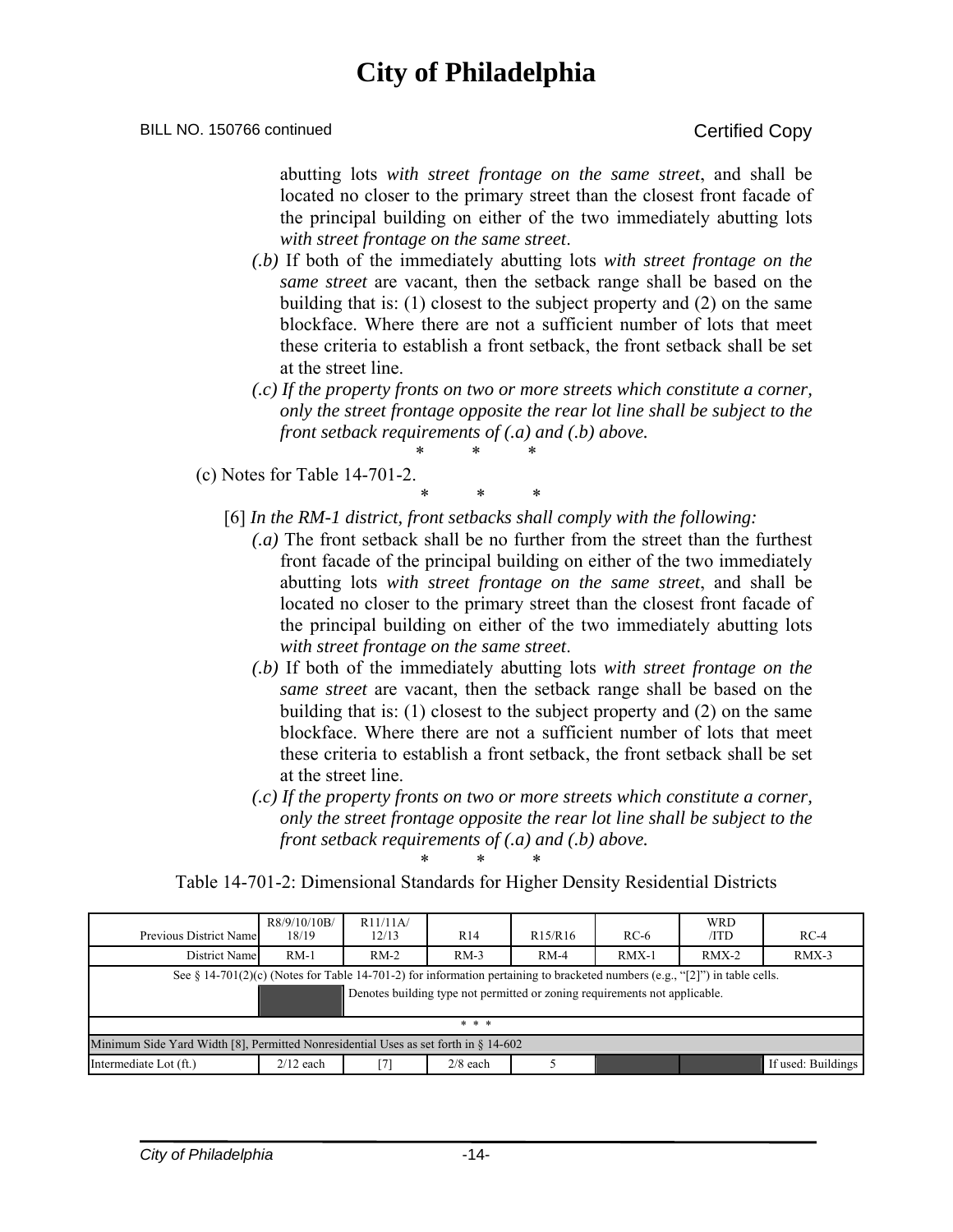#### BILL NO. 150766 continued Copy

| Previous District Name                                                                                                      | R8/9/10/10B/<br>18/19 | R11/11A<br>12/13 | R <sub>14</sub>  | R <sub>15</sub> /R <sub>16</sub> | $RC-6$  | <b>WRD</b><br>/ID | $RC-4$                                                                            |  |  |
|-----------------------------------------------------------------------------------------------------------------------------|-----------------------|------------------|------------------|----------------------------------|---------|-------------------|-----------------------------------------------------------------------------------|--|--|
| District Name                                                                                                               | $RM-1$                | $RM-2$           | $RM-3$           | $RM-4$                           | $RMX-1$ | $RMX-2$           | $RMX-3$                                                                           |  |  |
| See § 14-701(2)(c) (Notes for Table 14-701-2) for information pertaining to bracketed numbers (e.g., "[2]") in table cells. |                       |                  |                  |                                  |         |                   |                                                                                   |  |  |
| Denotes building type not permitted or zoning requirements not applicable.                                                  |                       |                  |                  |                                  |         |                   |                                                                                   |  |  |
|                                                                                                                             |                       |                  |                  |                                  |         |                   |                                                                                   |  |  |
|                                                                                                                             |                       |                  | * * *            |                                  |         |                   |                                                                                   |  |  |
| Corner Lot $(ft.)$ [1]                                                                                                      | 12                    | $[7]$            | ${2/8}$ each $8$ | 5                                |         |                   | $\leq$ 4 stories with<br>three or fewer<br>dwelling units $= 5$ ;<br>Others = $8$ |  |  |
| * * *                                                                                                                       |                       |                  |                  |                                  |         |                   |                                                                                   |  |  |
|                                                                                                                             | $\ast$<br>*<br>$\ast$ |                  |                  |                                  |         |                   |                                                                                   |  |  |

#### (3) Commercial District Dimensional Table.

(a) Notes for Table 14-701-3

\* \* \*

{[3] The maximum floor area ratio for lots zoned CMX-4 located within an area bounded by 38th Street, Ludlow Street, Chestnut Street and a line parallel to and 201 feet east of 38th Street shall be seven hundred and fifty percent (750%) of the area of the lot. Within this area, no floor area bonuses pursuant to § 14-702 shall be available.}

### Table 14-701-3: Dimensional Standards for Commercial Districts

|                                                                                                                             |         |         | Commercial<br>Corridor |         | C <sub>4</sub>                                                                                                                         |        |            |  |  |  |
|-----------------------------------------------------------------------------------------------------------------------------|---------|---------|------------------------|---------|----------------------------------------------------------------------------------------------------------------------------------------|--------|------------|--|--|--|
| Previous District Name                                                                                                      | C1      | C2/RC2  | Overlays               | C3/RC3  | C <sub>5</sub>                                                                                                                         | C7/NSC | <b>ASC</b> |  |  |  |
| District Name                                                                                                               | $CMX-1$ | $CMX-2$ | $CMX-2.5$              | $CMX-3$ | $CMX-4/CMX-5$                                                                                                                          | $CA-1$ | $CA-2$     |  |  |  |
| See § 14-701(3)(a) (Notes for Table 14-701-3) for information pertaining to bracketed numbers (e.g., "[2]") in table cells. |         |         |                        |         |                                                                                                                                        |        |            |  |  |  |
| Denotes zoning requirements not applicable                                                                                  |         |         |                        |         |                                                                                                                                        |        |            |  |  |  |
| * * *                                                                                                                       |         |         |                        |         |                                                                                                                                        |        |            |  |  |  |
| Floor Area Ratio                                                                                                            |         |         |                        |         |                                                                                                                                        |        |            |  |  |  |
| Max. Floor Area (% of lot area)                                                                                             | $[1]$   |         |                        | 500     | CMX-4: 500 $\{3\}$<br>CMX-5: 1200 [2]<br>See also $\frac{1}{2}$ 14-701(5)<br>(CMX-4 and CMX-5)<br><b>Bulk and Massing</b><br>Controls) |        |            |  |  |  |
|                                                                                                                             |         | *       | *<br>*                 |         |                                                                                                                                        |        |            |  |  |  |

- (4) Industrial District Dimensional Table.
	- (a) Notes for Table 14-701-4
		- [1] {For a building located on a corner lot, the applicant shall designate one yard as a front yard and one yard as a side yard for setback measurement purposes.} *Reserved.*

| Table 14-701-4 Industrial District Dimensional Table.                                                                       |              |             |                 |       |       |           |  |  |
|-----------------------------------------------------------------------------------------------------------------------------|--------------|-------------|-----------------|-------|-------|-----------|--|--|
| Previous District Name                                                                                                      | New District | L4/L5       | L1/L2/L3        | G1/G2 | LR    | PI        |  |  |
| District Name                                                                                                               | <b>IRMX</b>  | <b>ICMX</b> | $I-1 \{ [1] \}$ | $I-2$ | $I-3$ | I-P $[2]$ |  |  |
| See § 14-701(4)(a) (Notes for Table 14-701-4) for information pertaining to bracketed numbers (e.g., "[2]") in table cells. |              |             |                 |       |       |           |  |  |
| Denotes zoning requirements not applicable                                                                                  |              |             |                 |       |       |           |  |  |
| Lot Dimensions                                                                                                              |              |             |                 |       |       |           |  |  |

#### \* \* \* Table 14-701-4 Industrial District Dimensional Table.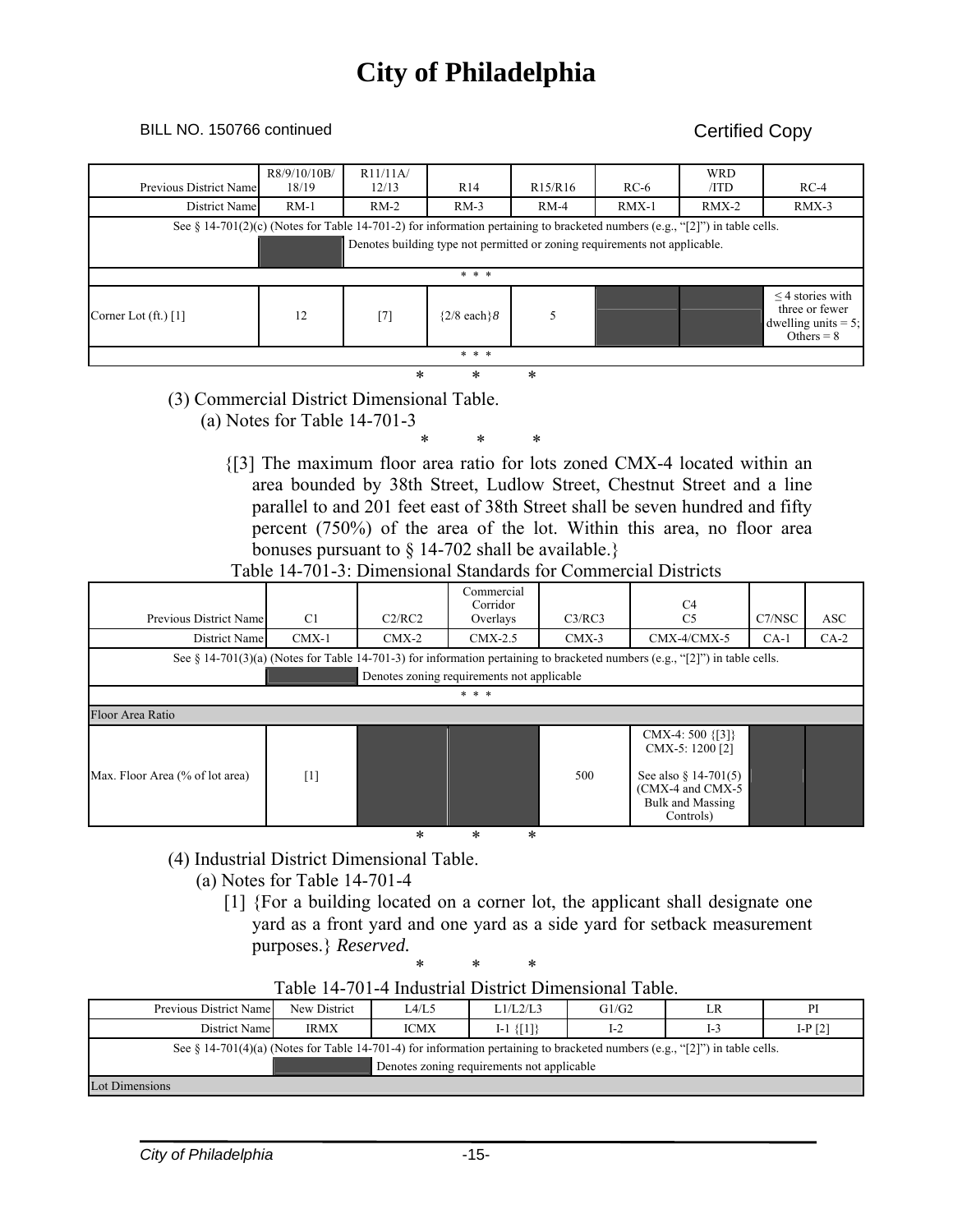#### BILL NO. 150766 continued Copy

| Max. Occupied Area (% of lot)                  | Intermediate: 75<br>Corner: 80 [5] | 100                         | ${75}$ $100$                                                                                                           | 100             | 100                                                                | 100  |
|------------------------------------------------|------------------------------------|-----------------------------|------------------------------------------------------------------------------------------------------------------------|-----------------|--------------------------------------------------------------------|------|
| Yards                                          |                                    |                             |                                                                                                                        |                 |                                                                    |      |
| Min. Front Yard Depth (ft.)                    | 0[3]                               | 0[3]                        | $\{50$ if abutting a<br>Residential or SP-<br>PO district [3];<br>otherwise 20 $\theta$<br>$\left[3\right]$            | 0[3]            | 0[3]                                                               | 0[3] |
| Min. Side Yard Width, Each (ft.)               | 0[3]                               | $8$ if used [3]             | {Two yards, each:<br>50 if abutting a<br>Residential or SP-<br>PO district $[3]$ ;<br>otherwise 12} 8 if<br>used $[3]$ | 6 if used $[3]$ | If used: Buildings<br>$\leq$ 4 stories = 6;<br>Others = $8 \,$ [3] | 0[3] |
| Min. Rear Yard Depth (ft.)                     | 0[3]                               | 8 if used $\lceil 3 \rceil$ | ${50}$ if abutting a<br>Residential or SP-<br>PO district $[3]$ ;<br>otherwise 12} 8 if<br>used $[3]$                  | 8 if used [3]   | 8 if used $[3]$                                                    | 0[3] |
|                                                |                                    |                             | * * *                                                                                                                  |                 |                                                                    |      |
| Floor Area Ratio (FAR)                         |                                    |                             |                                                                                                                        |                 |                                                                    |      |
| Max. Floor Area Ratio (FAR)<br>(% of lot area) | 500                                | 500                         | ${225}$ 500                                                                                                            | 500             | 500                                                                |      |
|                                                |                                    | *                           | $\ast$<br>*                                                                                                            |                 |                                                                    |      |

(5) CMX-4 and CMX-5 Bulk and Massing Controls.

\* \* \*

(c) Option B: Open Area, Building Width, Spacing, Height Controls.

\* \* \* (.4) Chestnut Street Regulations.

\* \* \*

- (.b) Except within 130 ft. east of the east side of Broad Street or within 130 ft. west of the west wide of Broad Street, the maximum building height shall be 50 ft. This height limit may be increased to a maximum height of 320 ft.[:
	- (.i) By] *by* increasing the height one foot for each foot the building sets back (i.e. along a 45 degree recession plane) from the street [line; or
	- (.ii) On lots located between 12th Street and 13th Street. This subsection (.ii) shall expire six months after the effective date of this Zoning Code.] *line.*

\* \* \*

\* \* \*

(.6) Walnut Street Regulations.

(.c) On the south side of Walnut Street, except within 130 ft. east of the east side of Broad Street or within 230 ft. west of the west wide of Broad Street, the maximum building height shall be 50 ft. This height limit may be increased to a maximum height of 260 ft.[:

 (.i) By] *by* increasing the height one foot for each foot the building sets back (i.e. along a 45 degree recession plane) from the street [line; or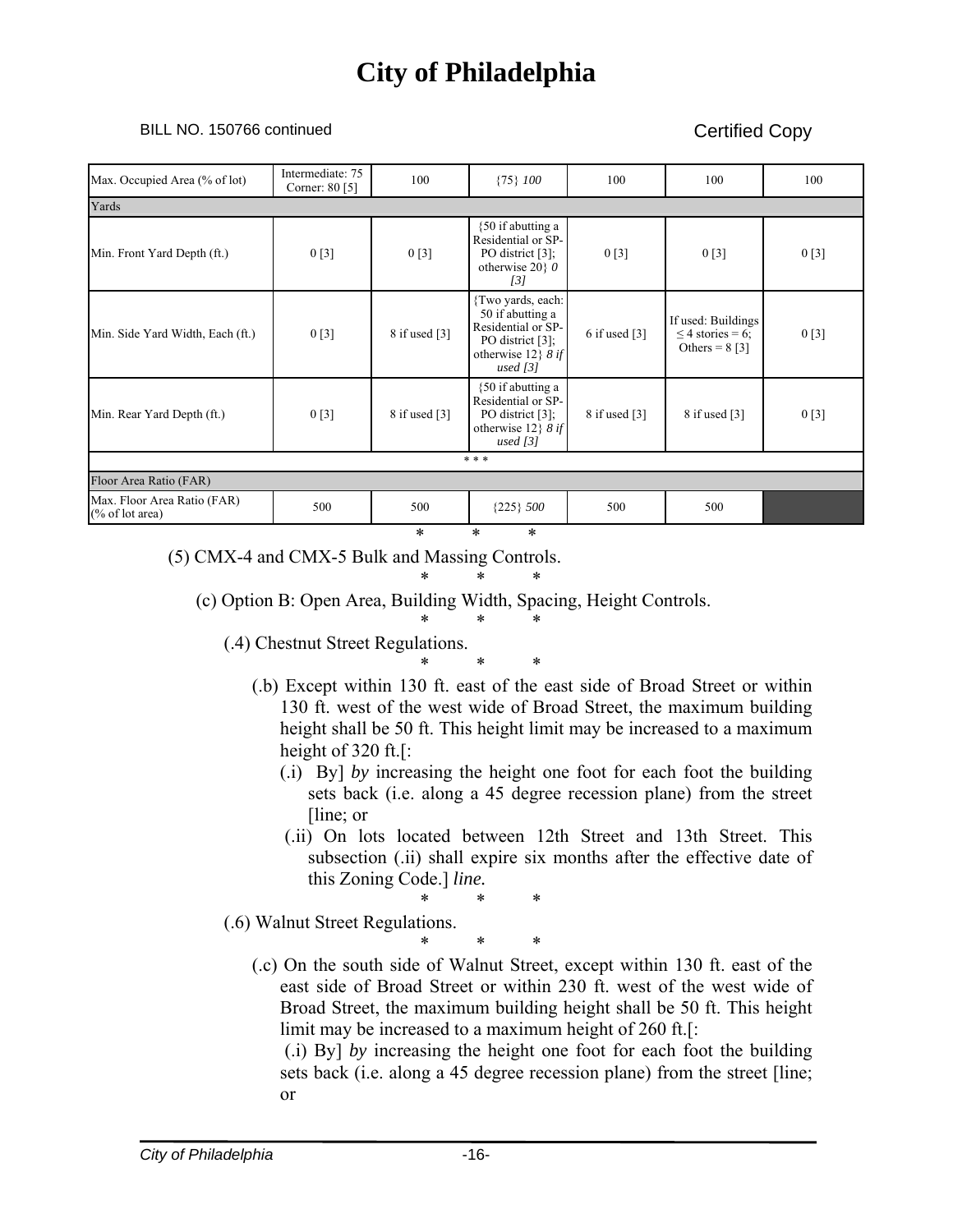BILL NO. 150766 continued Certified Copy

(.ii) On lots located between 8th Street and 9th Street. This subsection (.ii) shall expire six months after the effective date of this Zoning Code.] *line.* 

\* \* \*

\* \* \*

§ 14-705. Landscape and Trees.

(1) On-Site Landscape and Tree Requirements.

(e) Preservation of Heritage Trees.

Heritage trees may be not be removed from any property unless the applicant *meets the standards of*  $14-705(1)(e)(.1)$  *or obtains a special exception* approval *in accordance with 14-705(1)(e)(.2).* [The Zoning Board shall grant a special exception to remove a heritage tree if:]

- *(.1) A heritage tree may be removed from a property without a special exception approval, provided:*
- $[(1)]$  *(a)* the applicant replaces the removed heritage tree in accordance with § 14-705(1)(f) (Tree Replacement Requirements); and
- $[(.2)$  it determines that the criteria of  $\S$  14-303(7) (Special Exception Approval) have been met; and
- (.3) it confirms one or more of the following:]
	- *(.b) One or both of the following applies to the heritage tree:*
	- $[(a)]$  *(.i)* a certified arborist has determined that the tree is dead, damaged, diseased, or a threat to public health or safety; or
	- [(.b)] *(.ii)* the Streets Department has determined that the tree interferes with the provision of public services or constitutes a hazard to traffic, bicyclists, or [pedestrians; or
	- (.c) the applicant has demonstrated that the proposed development cannot be practically redesigned to protect the heritage tree.] *pedestrians.*
	- *(.2) If the standards of § 14-705(1)(e)(.1) are not met, a heritage tree may be not be removed from any property unless the applicant obtains a special exception approval. The Zoning Board shall grant a special exception to remove a heritage tree if:*
		- *(.a) The applicant replaces the removed heritage tree in accordance with § 14-705(1)(f) (Tree Replacement Requirements);*
		- *(.b) It determines that the criteria of § 14-303(7) (Special Exception Approval) have been met; and*
		- *(.c) The applicant has demonstrated that the proposed development cannot be practically redesigned to protect the heritage tree.*

#### \* \* \* CHAPTER 14-800. PARKING AND LOADING \* \* \*

§ 14-801. Purpose, Applicability, and General Standards.

\* \* \* (5) Rules of Parking Measurement.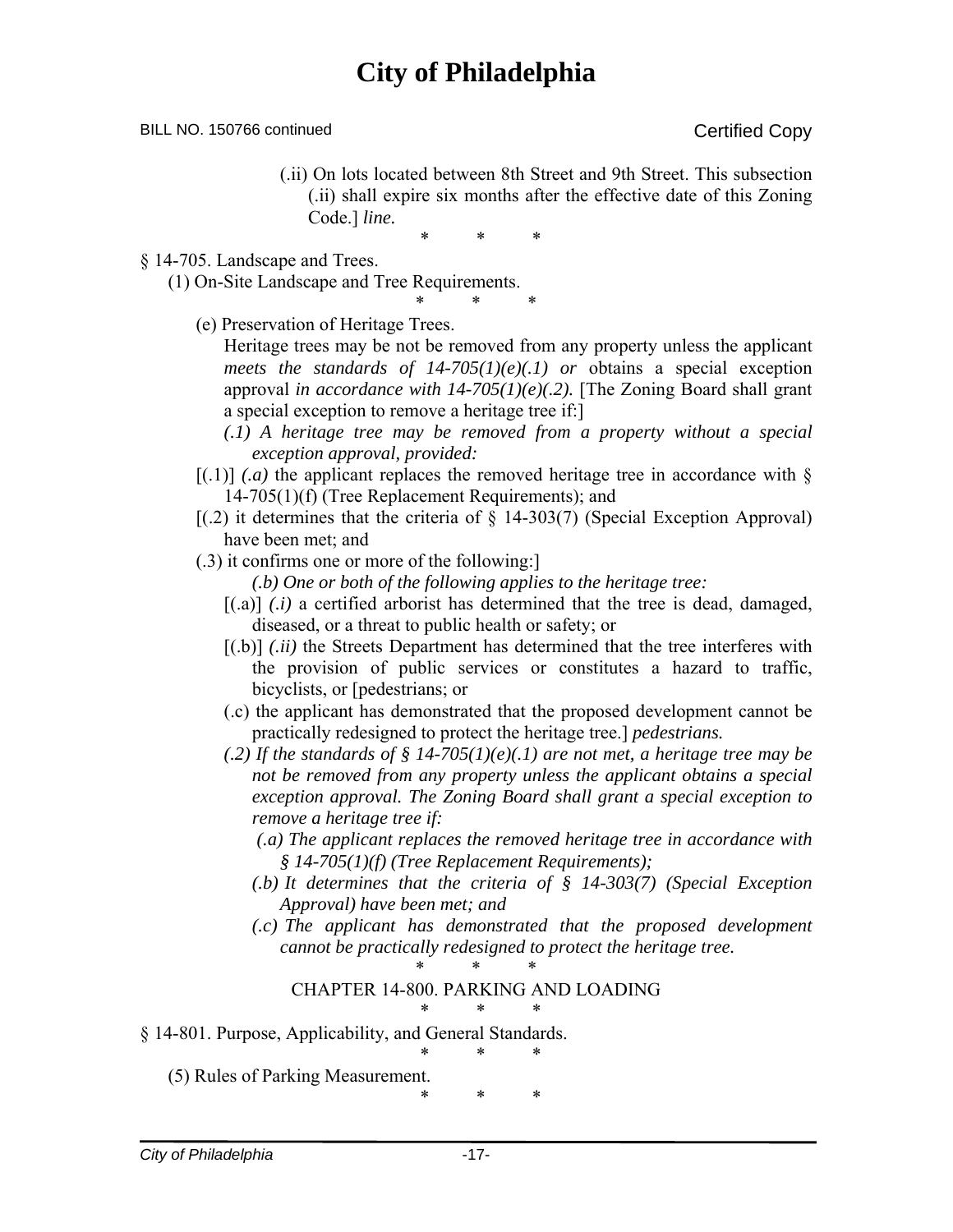#### BILL NO. 150766 continued Copy

(a) Unless otherwise expressly stated, all area-based parking standards must be computed on the basis of gross floor area *and all parking standards must be computed by using the given parking standard as a ratio. No minimum number of sq. ft., unit, beds, seats, or other criterion must be met for the required parking standard to be applied*. \* \* \*

§14-802. Motor Vehicle Parking Ratios.

\* \* \* (3) Required Parking in Commercial Districts.

Table 14-802-2 lists the parking requirements for Commercial districts, except CMX-1, CA-1, and CA-2. The CMX-1 parking requirements are set forth in  $\S$  14-802(7)(a) (CMX-1 Parking). The CA-1 and CA-2 parking requirements are set forth in  $\S$  14-802(7)(b) (CA-1 and CA-2 Parking). \* \* \*

- [(a) Notes for Table 14-802-2]
	- \* \* \* {[1] For lots zoned CMX-4 within the area bounded by 38th Street, Ludlow Street, Chestnut Street and a line parallel to and 201 feet east of 38th Street: One and one-half (1.5) parking spaces for every ten (10) units.}

Table 14-802-2: Required Parking in Commercial Districts (Except CMX-1, CA-1, and CA-2)

|                                           | Minimum Required Parking Spaces<br>(spaces per unit/sq. ft. of gross floor area/beds/seats/room) |              |                          |  |  |  |  |  |  |  |
|-------------------------------------------|--------------------------------------------------------------------------------------------------|--------------|--------------------------|--|--|--|--|--|--|--|
|                                           | $CMX-2/2.5$                                                                                      | $CMX-3$      | $CMX-4/5$                |  |  |  |  |  |  |  |
| Residential Use Category (as noted below) |                                                                                                  |              |                          |  |  |  |  |  |  |  |
| Household Living (except as noted below)  |                                                                                                  | $3/10$ units |                          |  |  |  |  |  |  |  |
| Multi-Family                              |                                                                                                  | $3/10$ units | $3/10$ units $\{ [1] \}$ |  |  |  |  |  |  |  |
|                                           | * * *                                                                                            |              |                          |  |  |  |  |  |  |  |

(4) Required Parking in Industrial Districts.

Table 14-802-3 lists the parking requirements for Industrial districts.

Table 14-802-3: Required Parking in Industrial Districts

|                                                                    | Minimum Required Parking Spaces<br>(spaces per unit/sq. ft. of gross floor area/beds/seats/room) |                               |                    |  |
|--------------------------------------------------------------------|--------------------------------------------------------------------------------------------------|-------------------------------|--------------------|--|
|                                                                    | <b>IRMX</b>                                                                                      | <b>ICMX</b><br>I-1            | $I - 2/3$<br>$I-P$ |  |
|                                                                    | * * *                                                                                            |                               |                    |  |
| Retail Sales Use Category (as noted below)                         |                                                                                                  |                               |                    |  |
| <b>Adult-Oriented Merchandise</b>                                  | $1/1,000$ sq. ft.                                                                                | $1/1,000$ sq. ft.             | $1/1,000$ sq. ft.  |  |
| Building Supplies and Equipment                                    | $1/1,000$ sq. ft.                                                                                | $[3/2,000]$ $1/1,000$ sq. ft. | $3/2,000$ sq. ft.  |  |
|                                                                    | * * *                                                                                            |                               |                    |  |
| Wholesale, Distribution, and Storage Use Category (as noted below) |                                                                                                  |                               |                    |  |
| All Wholesale, Distribution, and Storage Uses                      | $1/2,000$ sq. ft.                                                                                | $[1/1,500]$ $1/2,000$ sq. ft. | $1/2,000$ sq. ft.  |  |
| Industrial Use Category (as noted below)                           |                                                                                                  |                               |                    |  |
| All Industrial Uses (except as noted below)                        | $1/800$ sq. ft.                                                                                  | $1/800$ sq. ft.               | $1/800$ sq. ft.    |  |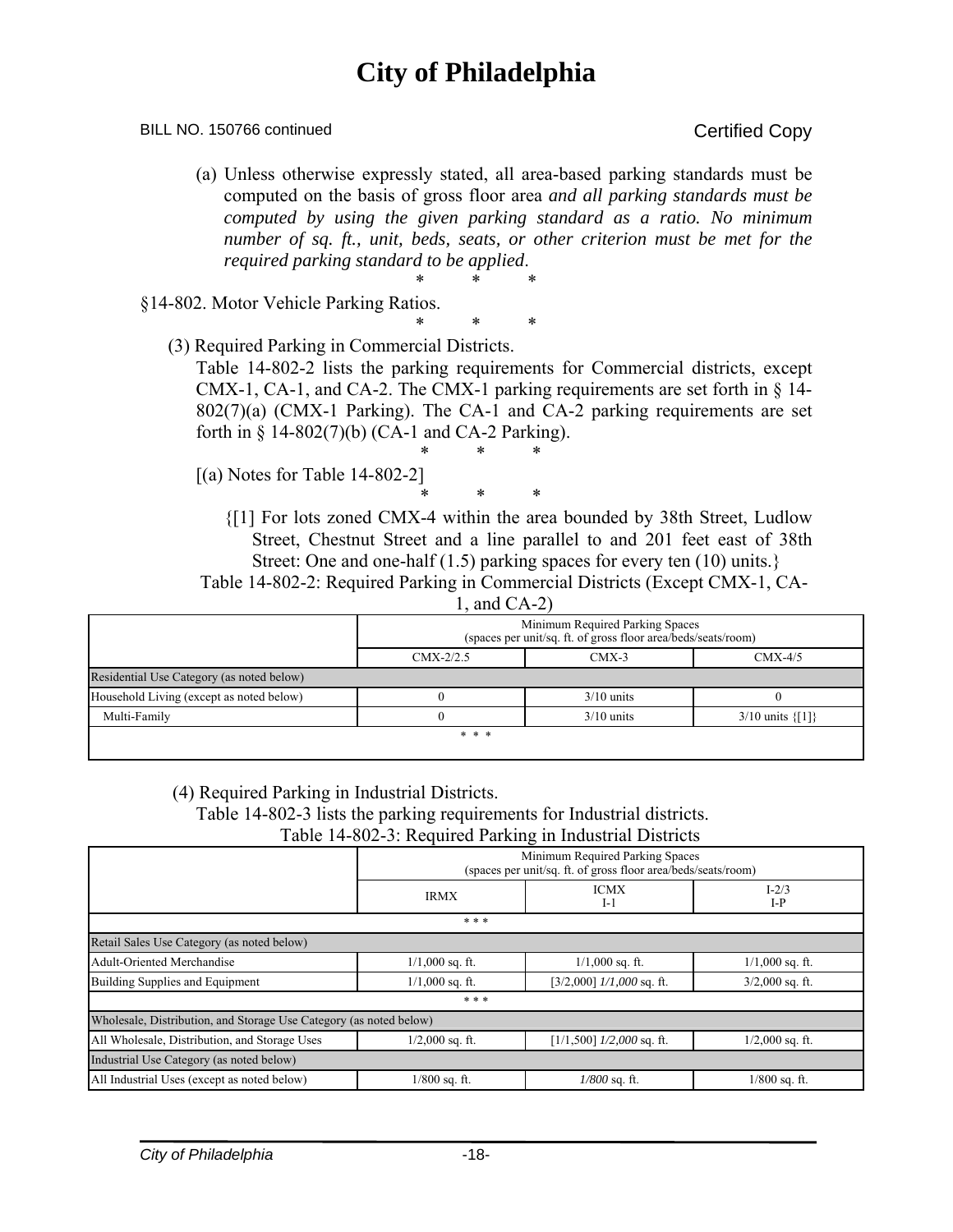BILL NO. 150766 continued Certified Copy

|                                          | Minimum Required Parking Spaces<br>(spaces per unit/sq. ft. of gross floor area/beds/seats/room) |                                                                    |                    |
|------------------------------------------|--------------------------------------------------------------------------------------------------|--------------------------------------------------------------------|--------------------|
|                                          | <b>IRMX</b>                                                                                      | <b>ICMX</b><br>$I-1$                                               | $I - 2/3$<br>$I-P$ |
| Artist Studios and Artisan Manufacturing | None for the first 7,500 sq. ft.<br>then $1/2,000$ sq. ft.                                       | $[1/300]$ None for the first 5,000<br>sq. ft. then 1/1,000 sq. ft. | $1/800$ sq. ft.    |
| Research and Development                 | None for the first 7,500 sq. ft.<br>then $1/2,000$ sq. ft.                                       | $[1/300]$ None for the first 5,000<br>sq. ft. then 1/1,000 sq. ft. | $1/800$ sq. ft.    |
| Limited Industrial                       | None for the first 7,500 sq. ft.<br>then $1/2,000$ sq. ft.                                       | $[1/300]$ None for the first 5,000<br>sq. ft. then 1/1,000 sq. ft. | $1/800$ sq. ft.    |
| * * *                                    |                                                                                                  |                                                                    |                    |
| *<br>$\ast$<br>*                         |                                                                                                  |                                                                    |                    |

### (8) Adjustments and Alternatives.

The minimum parking requirements listed in this Chapter 14-800 may be adjusted as follows:

\* \* \*

- (a) Sharing of Parking Spaces.
	- *(.1)* Where two land uses listed in separate use categories in § 14-601 (Use Categories) share a parking lot, parking lots, or structure, the total offstreet parking required for those uses may be reduced by the factors shown in Table 14-802-6. Total off-street parking required shall be the sum of the two parking requirements for the two uses divided by the factors in Table 14-802-6. For example, where a development includes both (a) public, civic, and institutional uses and (b) retail sales uses, the amount of parking required is the sum of the parking required for the two uses divided by 1.3.
	- *(.2) Only those use categories shown in Table 14-802-6 shall be eligible for a reduction under § 14-802(8)(a)(.1).*
	- *(.3) Where more than two land uses shown in Table 14-802-6 share a parking lot, parking lots, or structure, only the two uses with the greatest off-street parking requirement shall be eligible for a reduction under § 14- 802(8)(a)(.1).*

\* \* \*

(9) Off-Site Parking.

Required accessory parking in [a] *an RMX-3,* CMX-3, CMX-4, or CMX-5 zoning district may be provided on a lot separate from the lot on which the principal use is located; provided that the parking complies with all of the following standards.

\* \* \*

$$
\begin{array}{cc} * & * & * \\ * & * & * \end{array}
$$

### §14-803. Motor Vehicle Parking Standards.

- (1) Accessory Parking Standards.
	- \* \* \* (c) Additional Regulations for RSA-5, RM-1, CMX-2, and CMX-2.5 Districts.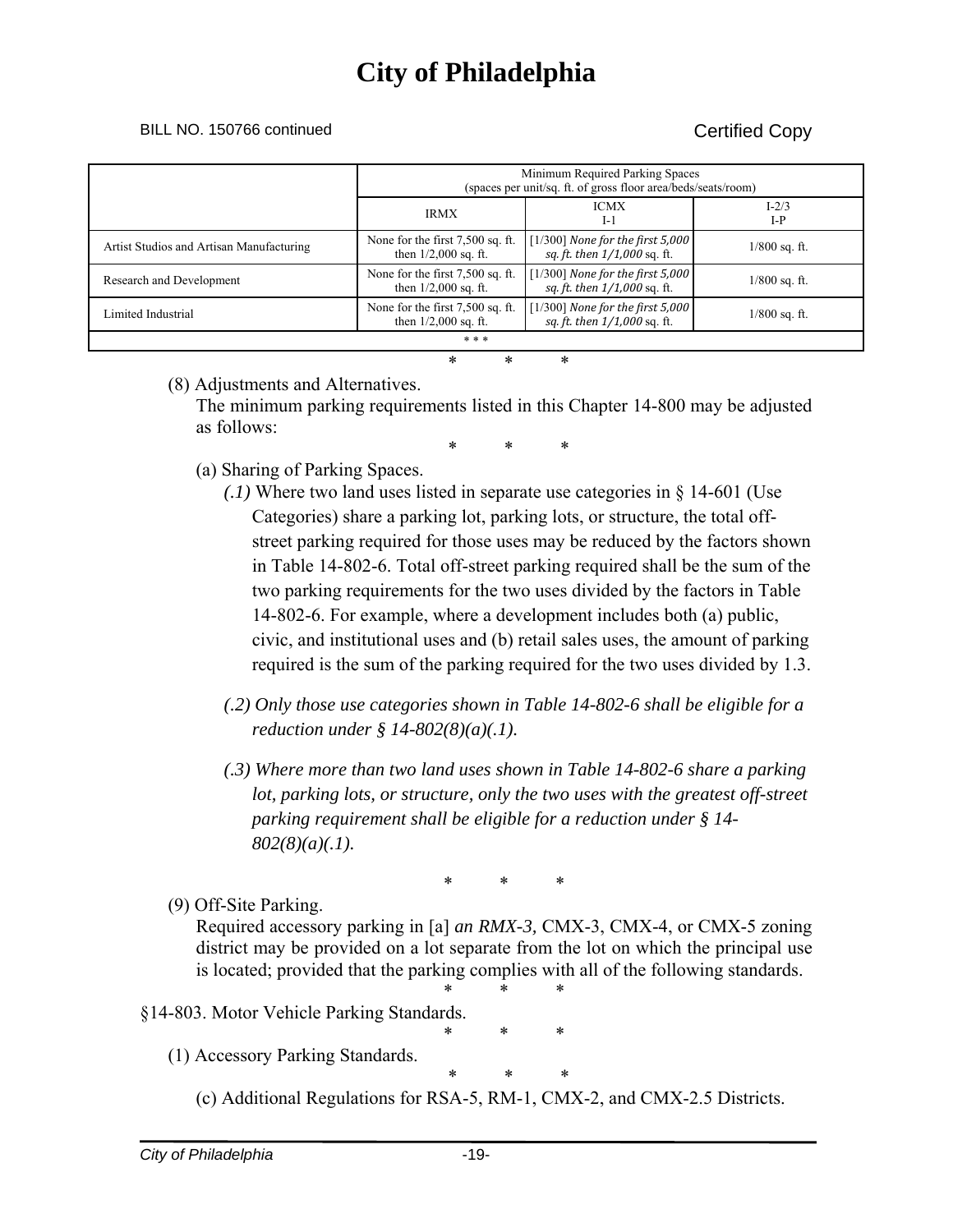#### BILL NO. 150766 continued Copy

Notwithstanding the provisions of this Zoning Code, accessory parking for any single-family, two-family or multi-family use in an attached *or semidetached* building in the RSA-5, RM-1, CMX-2, and CMX-2.5 districts shall be prohibited unless it can be accessed from a shared driveway, alley, or rear street.

\* \* \*

*(c.1) Additional Regulations for the CMX-3 District. Notwithstanding the provisions of this Zoning Code, in the CMX-3 district, the vehicular entryways of private residence parking garages and carports shall be prohibited from fronting on any legally opened street.* 

\* \* \*

(d) Additional Regulations for RMX-3, CMX-4, and CMX-5 Districts. In the RMX-3, CMX-4, and CMX-5 districts, special exception approval is required for the following:

\* \* \*

(.3) New accessory parking areas*.* [and additions to existing accessory parking areas.]

*(.4) Additions to existing accessory parking areas.* 

\* \* \*

(2) Parking Space, Drive Aisle, and Reservoir Space Standards.

The standards of this section apply to all accessory and non-accessory parking areas, regardless of whether such parking is provided to meet minimum off-street parking requirements.

\* \* \*

(b) Parking Space and Drive Aisle Dimensions.

Off-street parking spaces shall comply with the dimensional standards shown in Table 14-803-1 based on the angle of parking and/or parking space type. Table 14-803-1: Dimensional Standards for Parking Spaces and Aisles

| Table 14-005-1. DIMEnsional Blandards for I arking Spaces and Tisles |                        |                               |                           |
|----------------------------------------------------------------------|------------------------|-------------------------------|---------------------------|
| Parking Angle/Type                                                   | Min. Stall Width (ft.) | Min. Stall Depth (ft.)<br>[2] | Minimum Aisle Width (ft.) |
|                                                                      | * * *                  |                               |                           |
| Regular Space – 90 degrees                                           |                        | 18                            | 24 ft. $\{ [6] \}$        |
|                                                                      | * * *                  |                               |                           |
|                                                                      |                        |                               |                           |

Table Notes: \* \* \*

{[6] For lots zoned CMX-4 located within an area bounded by 38th Street, Ludlow Street, Chestnut Street and a line parallel to and 201 feet east of 38th Street, the minimum aisle width shall be 22 feet.}

\* \* \*

(4) Parking Design Standards.

$$
\ast\qquad \ast\qquad \ast
$$

(a) Design Requirements for Surface Parking Lots.

Surface parking lots, except those accessory to single-family and two-family uses, shall comply with the requirements of this  $\S$  14-803(4)(a) (Design Requirements for Surface Parking Lots).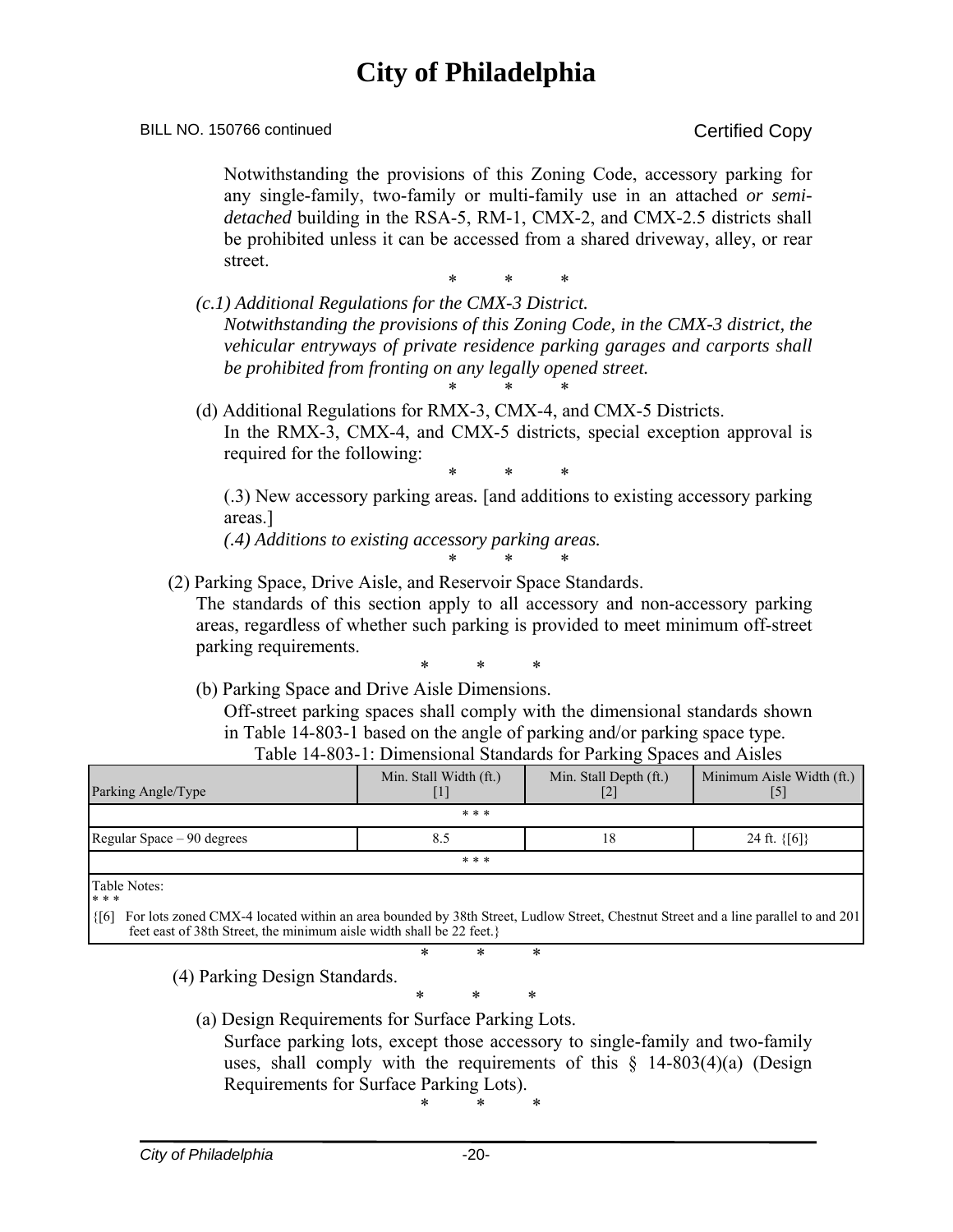#### BILL NO. 150766 continued Certified Copy

(.5) Vehicle Access Points.

Along any street frontage in a Residential district, a surface parking lot shall have no more than one curb cut for both ingress and egress, the maximum width of which shall not exceed 24 ft., or two one-way curb cuts the maximum width of which shall not exceed 12 ft., provided that the curb cuts shall not occupy more than 50% of the street frontage[, further provided, that these limitations shall not be applicable in the area bounded by Thompson Street, 9th Street, Girard Avenue and Hutchinson Street].

\* \* \*

(b) Design Standards for Garage Structures [in RMX-3 and Commercial Districts].

Accessory and non-accessory parking in garage structures *on lots* in *or adjacent to any Residential* [the RMX-3] district or any Commercial district, except *private residence parking garages or* those accessory to single-family and two-family uses, shall meet the following standards. \* \* \*

- (.3) Ground Floor Use.
	- \* \* \* (.b) Uses in the office, retail sales, commercial services, or public, civic, and institutional use category, except the regulated uses that are listed in § 14-603(13) (Regulated Uses), are allowed as accessory uses in parking garages that are subject to the ground floor use provisions of [this subsection] *§ 14-802(4)(b)(.3)(.a)*.
- (.4) Parking Garage[s in RMX-3, CMX-4, and CMX-5 Districts.] *Review. Parking garages in the RMX-3, CMX-3, CMX-4, and CMX-5 districts and parking garages of at least 250 parking spaces on lots in or adjacent to any other residential or commercial district, shall be subject to the following review:*

\* \* \*

(5) Parking Landscape and Screening.

All parking lots, except those accessory to single-family and two-family uses, shall comply with all applicable requirements of this § 14-803(5) (Parking Landscape and Screening).

(e) Interior Landscape Requirements for Parking Lots.

- \* \* \*
- (.1) A minimum of 10% of the interior surface parking lot in all districts and off-street loading areas in all districts except I-2, I-3, and I-P, calculated as the total of area in all surface parking spaces and surface drive aisles, shall be planted with landscape[, provided, that in the area bounded by Thompson Street, 9th Street, Girard Avenue and Hutchinson Street, not less than 5% of that area shall be planted with landscape].
- § 14-805. Drive-Throughs and Vehicle Stacking Areas.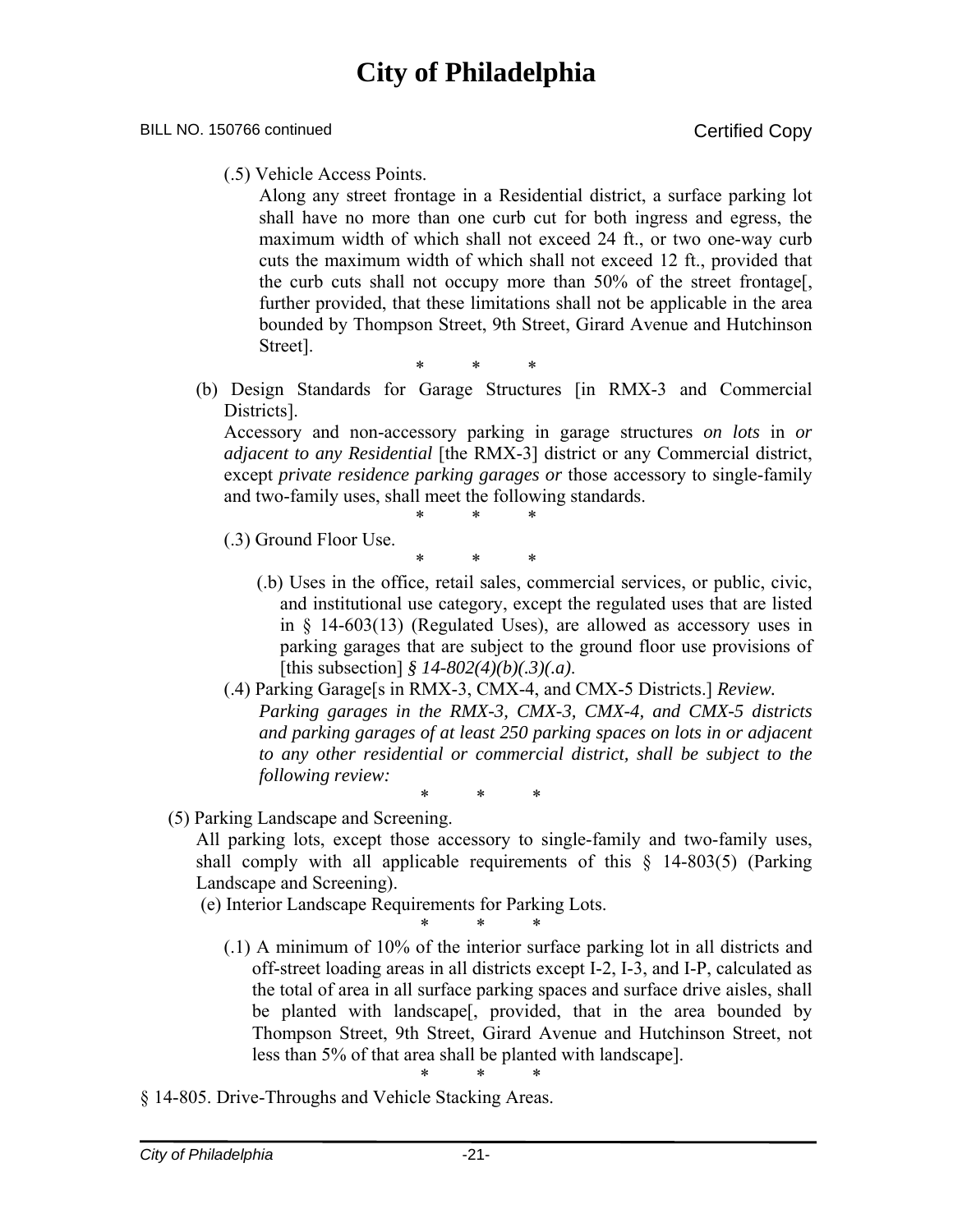BILL NO. 150766 continued Copy

(1) General Standards.

\* \* \*

- *(e) Unless otherwise provided by this Zoning Code, drive-throughs shall: (.1) Be prohibited in all residential districts and the CMX-1, CMX-2.5, CMX-4, CMX-5, and IRMX districts.* 
	- *(.2) Require special exception approval in the CMX-2 and CMX-3 districts in accordance with § 14-303(7) (Special Exception Approval).*  \* \* \*

§ 14-806. Off-Street Loading.

All development shall comply with the off-street loading standards in this section*.*  Uses that are not permitted in a particular zoning district shall provide off-street loading in accordance with the zoning district in Table 14-806-1 that has the strictest *requirements for that use at the gross floor area occupied by that use.* In the case of mixed-use buildings or developments, off-street loading requirements shall be calculated by determining the required loading spaces for the cumulative gross floor area occupied by each group of uses listed in each row of Table 14-806-1 or Table 14-806-2, as applicable, and then taking the highest result of these calculations. \* \* \*

(1) General Requirement for All Districts Except RMX-3, CMX-4, and CMX-5. Every building on a property that is abutting two or more streets shall provide offstreet loading spaces in accordance with Table 14-806-1.

| $14010 + 1000 + 10011$                                        |                            |                                                           |  |
|---------------------------------------------------------------|----------------------------|-----------------------------------------------------------|--|
| Use                                                           | Gross Floor Area (Sq. Ft.) | Required Loading Spaces                                   |  |
| <b>Residential Districts except RMX-3</b>                     |                            |                                                           |  |
| Office,<br>Hospital,<br>Public,<br>Civic,<br>and              | $100,000 - 150,000$        |                                                           |  |
| Institutional, [or] Visitor Accommodation, or<br>Residential. | $150,001 - 400,000$        |                                                           |  |
|                                                               | $400,001 - 660,000$        |                                                           |  |
|                                                               | $660,001 - 970,000$        | 4                                                         |  |
|                                                               | $970,001 - 1,300,000$      |                                                           |  |
|                                                               | Over 1,300,000             | 1 additional space per each<br>additional 350,000 sq. ft. |  |
|                                                               | * * *                      |                                                           |  |

Table 14-806-1: Off-Street Loading

### (2) RMX-3, CMX-4, and CMX-5 Districts.

Off-street loading in RMX-3, CMX-4, and CMX-5 districts shall be provided in accordance with Table 14-806-2, provided, that for lots designated "CMX-5" located within the area bounded by Spruce Street, Juniper Street, Cypress Street, Watts Street, Pine Street and Broad Street, 1 loading space shall be provided for every 450,000 square feet of gross floor area.  $T<sub>1</sub>11<sub>2</sub>14<sub>3</sub>006<sub>2</sub>$ . Off-Street Loading in RMX-3, CMX-4, and CMX-5

|     | Table 14-806-2: OII-Street Loading in $KMX-3$ , CMX-4, and CMX-5 |                                                    |  |
|-----|------------------------------------------------------------------|----------------------------------------------------|--|
| Use |                                                                  | Gross Floor Area (Sq. Ft.) Required Loading Spaces |  |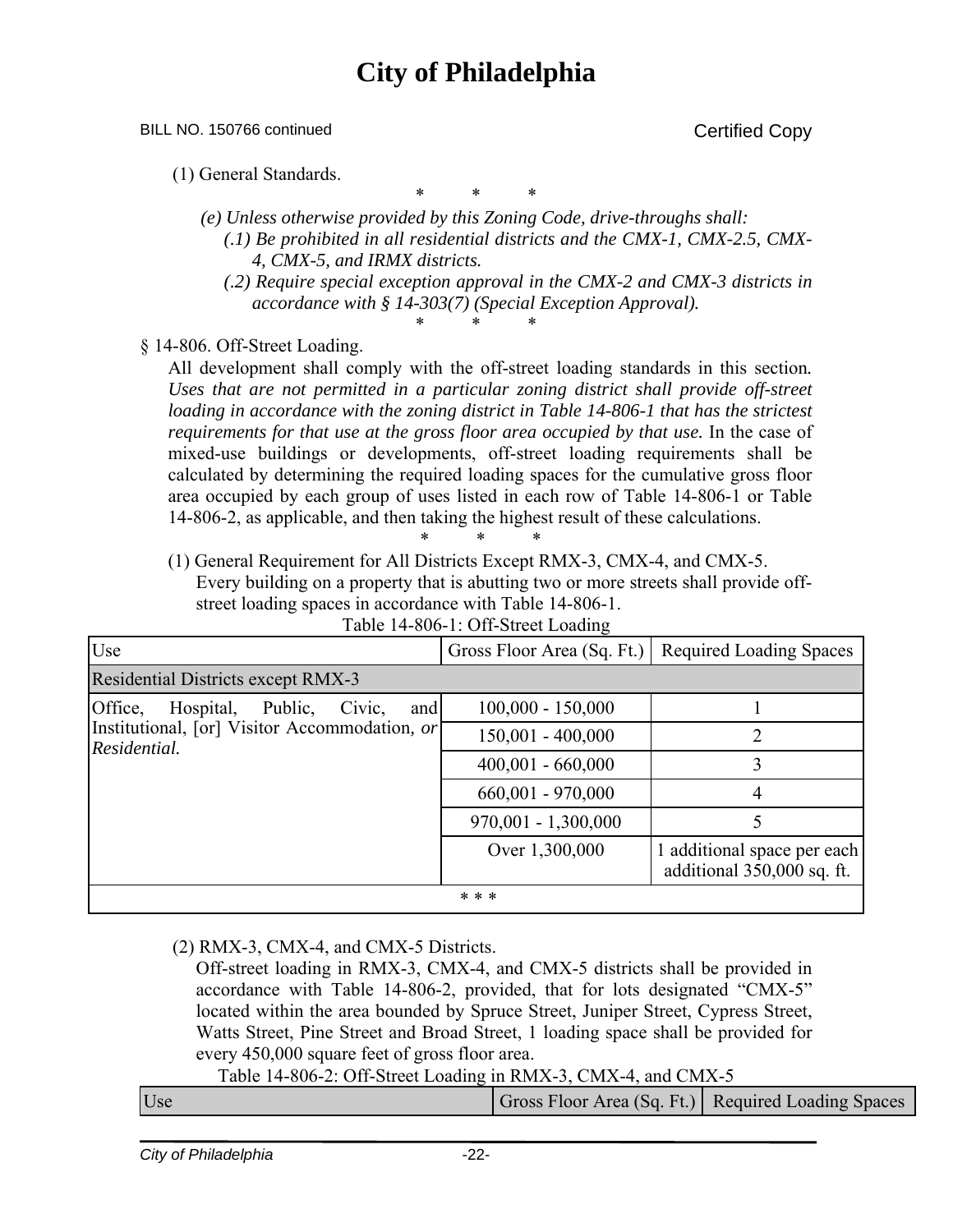#### BILL NO. 150766 continued Copy

| Use         | Gross Floor Area (Sq. Ft.) Required Loading Spaces |  |
|-------------|----------------------------------------------------|--|
|             | $\ast$<br>$\ast$<br>$\ast$                         |  |
| Residential | $\{50,000 - 150,000\}$ 100,000-<br>200,000         |  |
|             | ${150,001}200,001$ -<br>500,000                    |  |
|             | Over 500,000                                       |  |
|             | $\ast$<br>$\ast$<br>*.                             |  |

#### \* \* \* CHAPTER 14-900. SIGNS

#### \* \* \* §14-904. Accessory Sign Controls.

\* \* \* (1) Controls That Apply in All Zoning Districts

#### \* \* \* *(a.1) Animated Sign Illumination.*

- *(.1) Signs with animated illumination are permitted in base zoning districts as set forth in Table 14-904-1.*
- *(.2) Signs with animated illumination are prohibited within 200 ft. of any intersection of any two or more streets.*
- *(.3) Signs with animated illumination are prohibited within 150 ft. of a residential district or facing any residential district within 300 ft. of the sign with animated illumination*

### (b) Digital Display.

(.1) Location.

- (.a) Digital displays are permitted in base zoning districts as set forth in Table 14-904-1.
- (.b) Digital displays are prohibited within 200 ft. of any intersection of any two or more streets.
- *(.c) Digital displays are prohibited within 150 ft. of a residential district or facing any residential district within 300 ft. of the digital display.*  \* \* \*

### *(d.1) Menu Board Sign.*

*In addition to other permitted signage, a take-out restaurant with drivethrough service may have up to two free-standing menu board signs; each shall be no larger than 55 sq. ft. Each menu board sign shall also adhere to all applicable provisions under §14-805 (Drive-Throughs and Vehicle Stacking Areas).* 

- (2) Controls Applicable to Specific Zoning Districts.
	- (a) Sign Controls Table 14-904-1.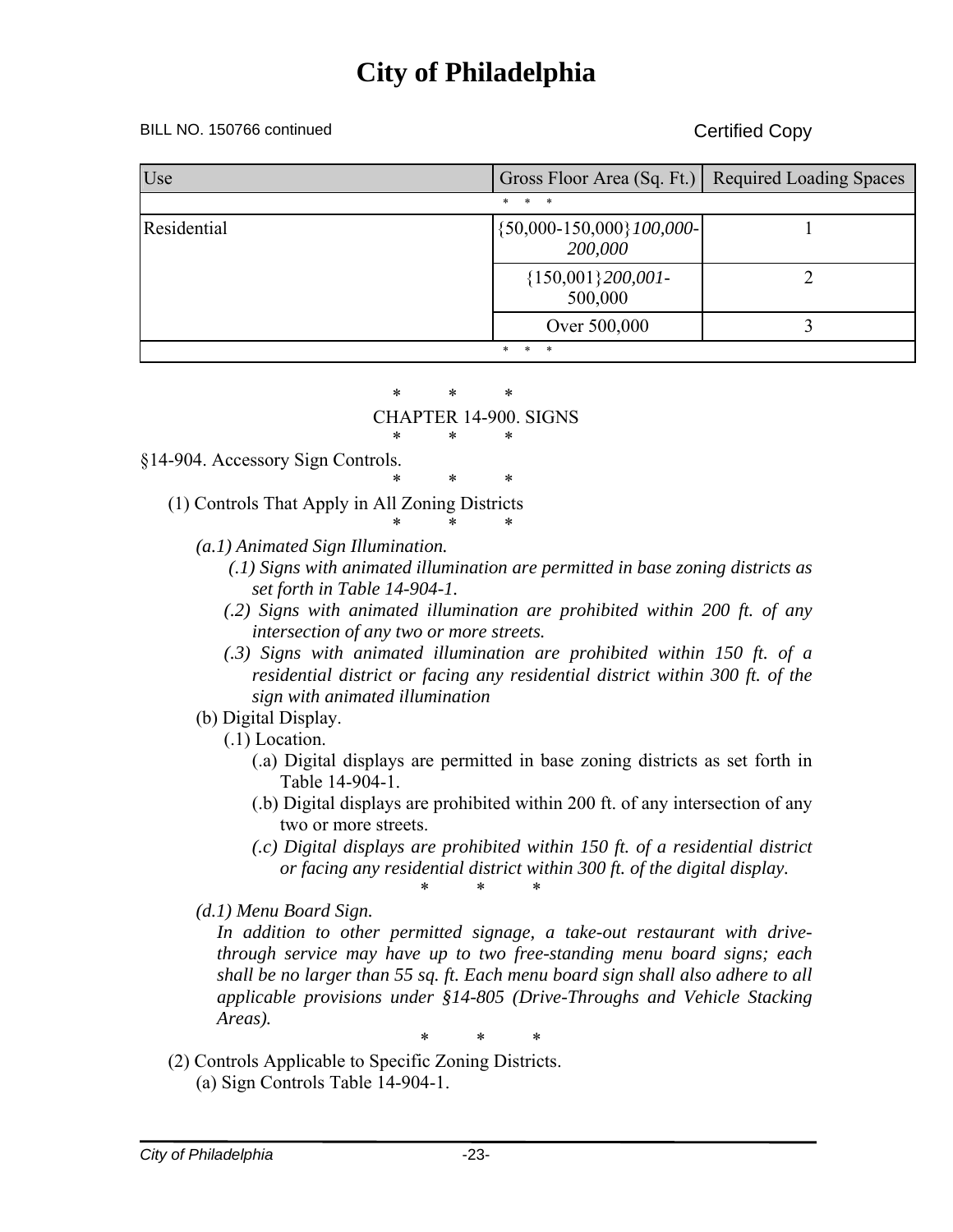BILL NO. 150766 continued Certified Copy

Additional sign regulations applicable to specific zoning districts are shown in the following tables, collectively labeled Table 14-904-1.

\* \* \*

[(.4) Special Provisions Relating to CMX-3.

Notwithstanding the provisions of Table 14-904-1, in the area bounded by Thompson Street, 9th Street, Girard Avenue and Hutchinson Street, regardless the number of buildings: the maximum number of free standing signs shall be one; the maximum area of the free standing sign shall be 200 sq. ft. per face, up to 2 faces; and the maximum height of the free standing sign shall be 27 feet.

(.5) Special Provisions relating to CMX-2.5.

Notwithstanding the provisions of Table 14-904-1, in the CMX-2.5, Neighborhood Commercial Mixed-Use district, located within the area bounded by Juniper Street, East Passyunk Avenue, and Mifflin Street, one accessory cabinet sign, with static internal illumination, shall be permitted to extend above the roofline of a building, provided that the property upon which the building is located has at least two street frontages, the sign does not extend more than 9 feet above the roofline of the building and the applicant provides L&I with documentation showing that the sign was installed prior to March 5, 2015. However, if such accessory sign is altered or moved, after this subsection becomes effective, the sign shall comply with the requirements of Table 14-904-1.

If the provisions of this subsection  $(2)(a)(.5)$  conflict with any other provisions of this Zoning Code, the provisions of this subsection shall govern.]

\* \* \*

Table 14-904-1: Accessory Sign Controls for Specific Zoning Districts

|                             |                          | $CMX-3$                       |                                                                                                                                                    |
|-----------------------------|--------------------------|-------------------------------|----------------------------------------------------------------------------------------------------------------------------------------------------|
|                             |                          | Permitted Sign Types:         |                                                                                                                                                    |
|                             |                          | Wall, Projecting, and Marquee | Freestanding                                                                                                                                       |
|                             |                          | * * *                         |                                                                                                                                                    |
| Permitted                   | Sign Static Illumination | Yes                           | Yes                                                                                                                                                |
| Characteristics<br>Animated | Illumination             | No                            | No                                                                                                                                                 |
|                             | Digital<br>Display       | N <sub>0</sub>                | [Yes,<br>but<br>not<br>within 150 ft. of a<br>Residential District<br>facing<br>any<br>or<br>Residential District<br>within 300 ft. of<br>sign] No |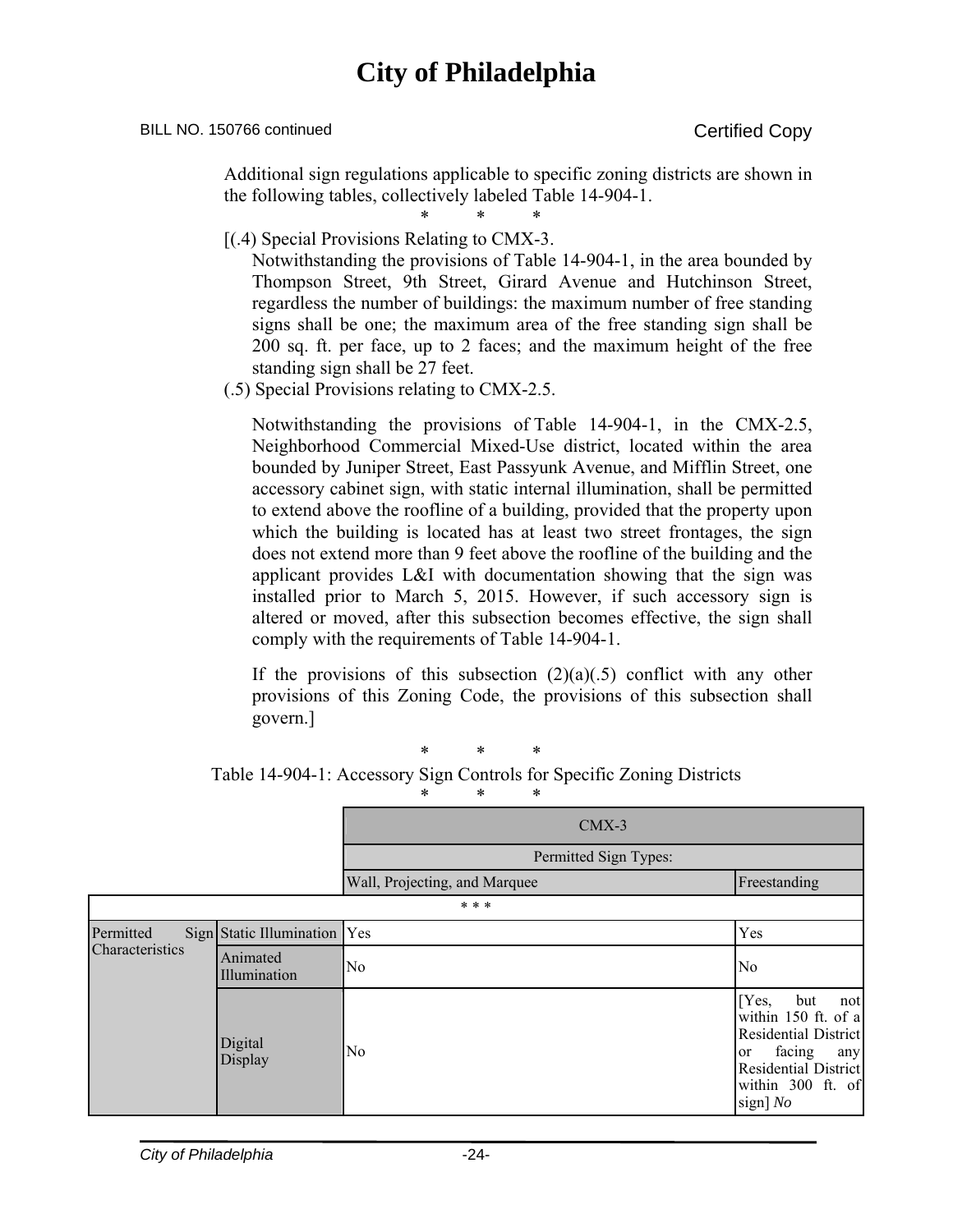### BILL NO. 150766 continued Certified Copy

٦

|                         | Mechanical<br>Motion     | Yes                           | Yes          |
|-------------------------|--------------------------|-------------------------------|--------------|
|                         |                          | $\ast$<br>$\ast$<br>$\ast$    |              |
|                         |                          | $CMX-4/5$                     |              |
|                         |                          | Permitted Sign Types:         |              |
|                         |                          | Wall, Projecting, and Marquee | Freestanding |
| * * *                   |                          |                               |              |
|                         | Static Illumination      | Yes                           | Yes          |
| Permitted               | Animated<br>Illumination | [No] Wall: Yes<br>Others: No  | [No] $Yes$   |
| Sign<br>Characteristics | Digital<br>Display       | Wall: Yes<br>Others: No       | Yes          |
|                         | Mechanical<br>Motion     | Yes                           | Yes          |
|                         |                          |                               |              |

| Permitted Sign Types:             |                          |                                                                               |                                                                                                                                                                                                     |
|-----------------------------------|--------------------------|-------------------------------------------------------------------------------|-----------------------------------------------------------------------------------------------------------------------------------------------------------------------------------------------------|
|                                   |                          | Wall, Projecting, and Marquee                                                 | Freestanding                                                                                                                                                                                        |
|                                   |                          | * * *                                                                         |                                                                                                                                                                                                     |
|                                   | Static Illumination      | Yes                                                                           | Yes                                                                                                                                                                                                 |
|                                   | Animated<br>Illumination | No.                                                                           | N <sub>0</sub>                                                                                                                                                                                      |
| Permitted Sign<br>Characteristics | Digital<br>Display       | Wall: Yes <sup>[1]</sup> , but not within 150 ft. of a<br>sign]<br>Others: No | Residential District or facing any Yes[, but not within 150 ft. of a<br>Residential District within 300 ft. of Residential District or facing any<br>Residential District within 300 ft. of<br>sign |
|                                   | Mechanical<br>Motion     | Yes                                                                           | Yes                                                                                                                                                                                                 |

CA-1

|                 |                              | $CA-2$                            |              |
|-----------------|------------------------------|-----------------------------------|--------------|
|                 |                              | Permitted Sign Types:             |              |
|                 |                              | Wall, Projecting, and Marquee     | Freestanding |
|                 | * * *                        |                                   |              |
| Permitted       | Sign Static Illumination Yes |                                   | Yes          |
| Characteristics | Animated<br>Illumination     | [No] <i>Wall: Yes; Others: No</i> | [No] $Yes$   |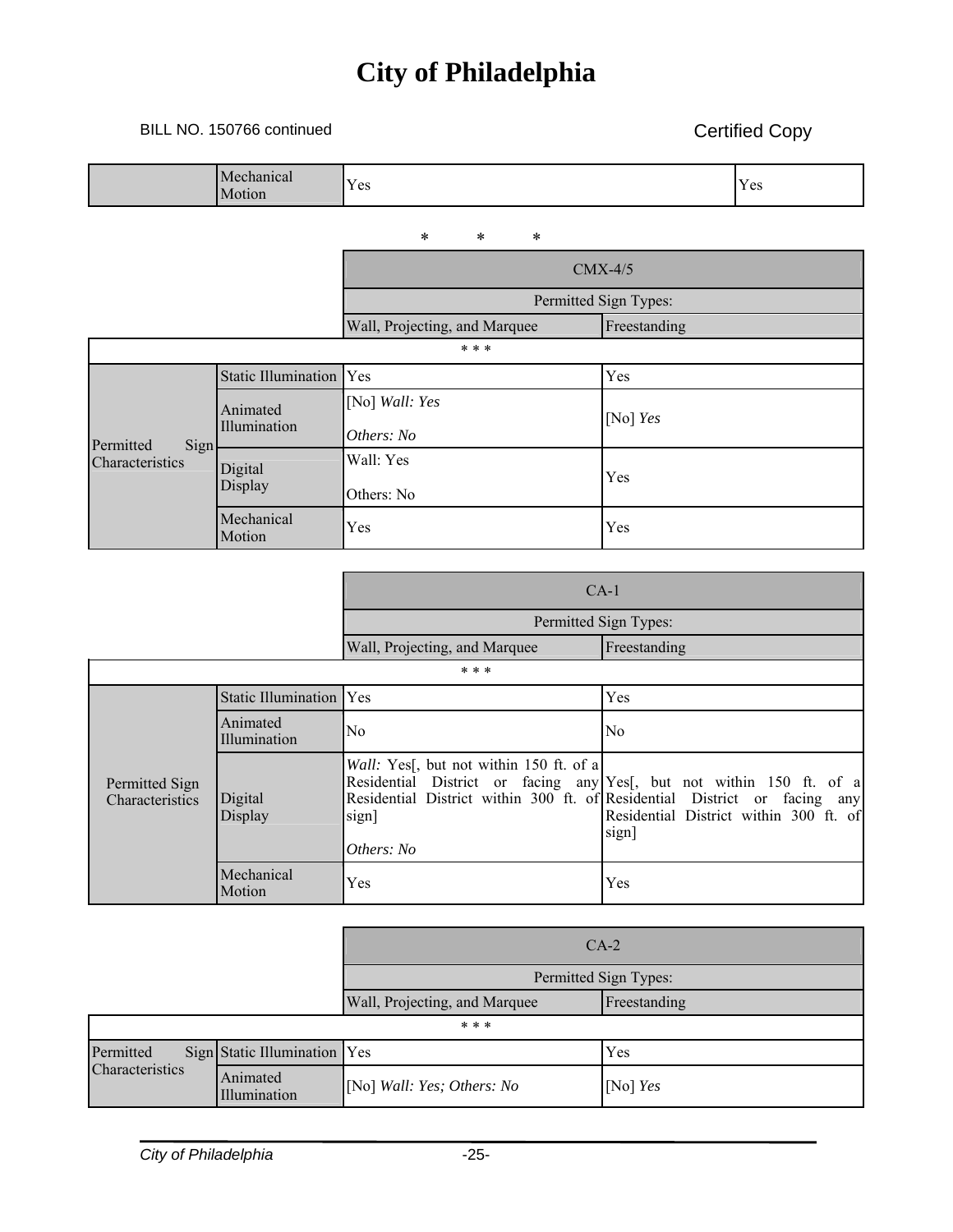### BILL NO. 150766 continued Certified Copy

| Digital<br>Display   | Wall: Yes <sup>[1]</sup> , but not within 150 ft. of a<br>sign]<br>Others: No | Residential District or facing any Yes <sup>[1]</sup> , but not within 150 ft. of a<br>Residential District within 300 ft. of Residential District or facing any<br>Residential District within 300 ft. of<br>sign |
|----------------------|-------------------------------------------------------------------------------|--------------------------------------------------------------------------------------------------------------------------------------------------------------------------------------------------------------------|
| Mechanical<br>Motion | Yes                                                                           | Yes                                                                                                                                                                                                                |

|                                      |                          | <b>IRMX</b> and <b>ICMX</b>                                                   |                                                                                                                                                                                                      |
|--------------------------------------|--------------------------|-------------------------------------------------------------------------------|------------------------------------------------------------------------------------------------------------------------------------------------------------------------------------------------------|
|                                      |                          | Permitted Sign Types:                                                         |                                                                                                                                                                                                      |
|                                      |                          | Wall, Projecting, and Marquee                                                 | Freestanding                                                                                                                                                                                         |
|                                      |                          | * * *                                                                         |                                                                                                                                                                                                      |
|                                      | Static Illumination Yes  |                                                                               | Yes                                                                                                                                                                                                  |
|                                      | Animated<br>Illumination | [No] Wall: Yes<br>Others: No                                                  | [No] $Yes$                                                                                                                                                                                           |
| Sign<br>Permitted<br>Characteristics | Digital<br>Display       | Wall: Yes <sup>[1]</sup> , but not within 150 ft. of a<br>sign]<br>Others: No | Residential District or facing any Yes[, but not within 150 ft. of a<br>Residential District within 300 ft. of Residential District or facing any<br>Residential District within 300 ft. of<br>sign] |
|                                      | Mechanical<br>Motion     | Yes                                                                           | Yes                                                                                                                                                                                                  |

|                                      |                          | $I-1$                         |              |  |  |  |
|--------------------------------------|--------------------------|-------------------------------|--------------|--|--|--|
|                                      |                          | Permitted Sign Types:         |              |  |  |  |
|                                      |                          | Wall, Projecting, and Marquee | Freestanding |  |  |  |
| * * *                                |                          |                               |              |  |  |  |
| Permitted<br>Sign<br>Characteristics | Static Illumination      | <b>Yes</b>                    | Yes          |  |  |  |
|                                      | Animated<br>Illumination | [No] Wall: Yes                | [No] $Yes$   |  |  |  |
|                                      |                          | Others: No                    |              |  |  |  |
|                                      | Digital<br>Display       | Wall: Yes                     | Yes          |  |  |  |
|                                      |                          | Others: No                    |              |  |  |  |
|                                      | Mechanical<br>Motion     | Yes                           | Yes          |  |  |  |

| $I-2/I-3/I-P$         |  |
|-----------------------|--|
| Permitted Sign Types: |  |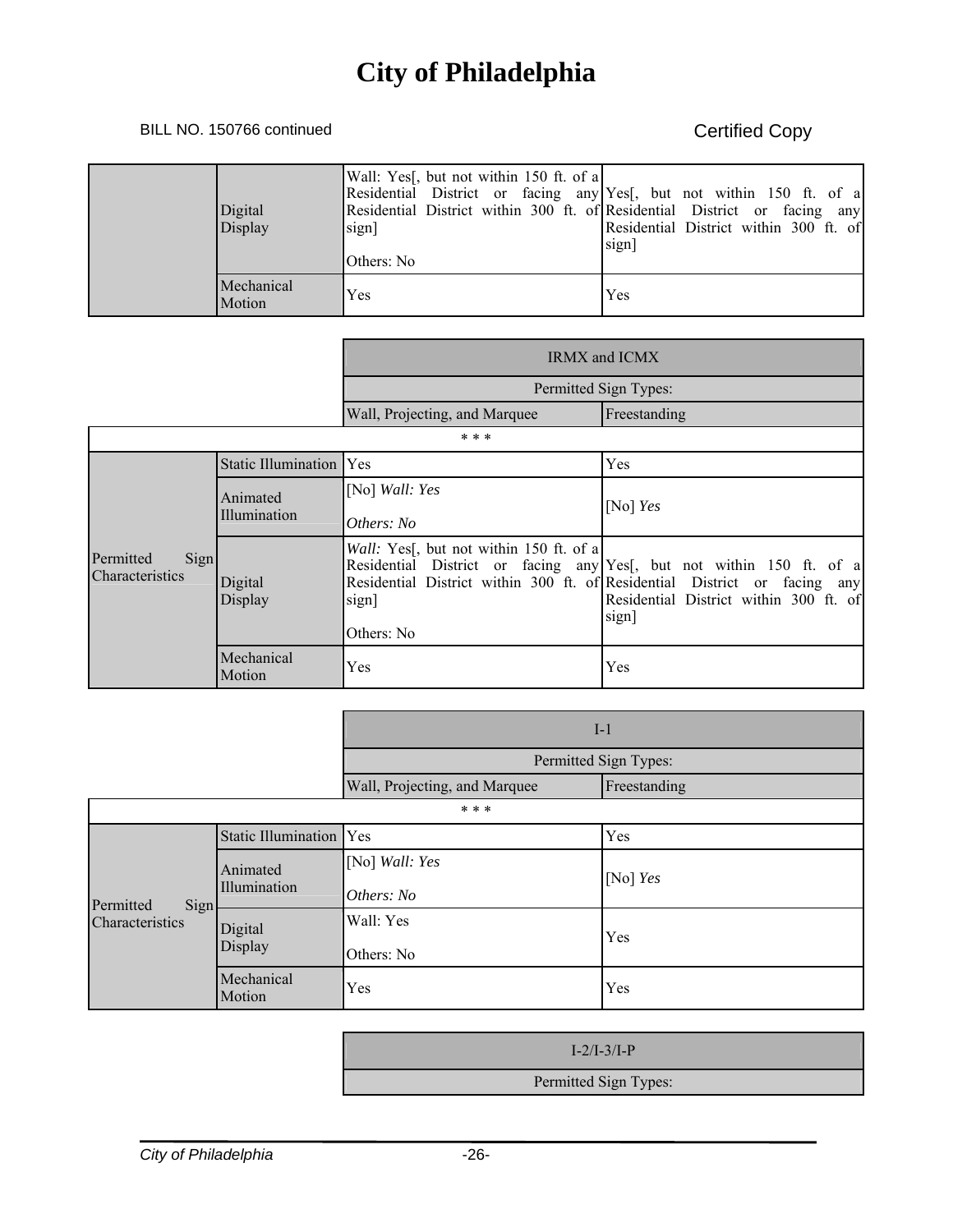### BILL NO. 150766 continued Certified Copy

|                                             |                           | Wall, Projecting, and Marquee                                              | Freestanding                                                                                                                                                                                  |  |  |  |
|---------------------------------------------|---------------------------|----------------------------------------------------------------------------|-----------------------------------------------------------------------------------------------------------------------------------------------------------------------------------------------|--|--|--|
| * * *                                       |                           |                                                                            |                                                                                                                                                                                               |  |  |  |
| Sign<br>Permitted<br><b>Characteristics</b> | Static Illumination   Yes |                                                                            | Yes                                                                                                                                                                                           |  |  |  |
|                                             | Animated<br>Illumination  | Residential District or facing any Residential District or facing<br>sign] | Yes <sup>[, but not within 150 ft.</sup> of a Yes <sup>[, but not within 150 ft. of a]</sup><br>any<br>Residential District within 300 ft. of Residential District within 300 ft. of<br>sign] |  |  |  |
|                                             | Digital<br>Display        | Yes                                                                        | Yes                                                                                                                                                                                           |  |  |  |
|                                             | Mechanical<br>Motion      | Yes                                                                        | Yes                                                                                                                                                                                           |  |  |  |

\* \* \*

SECTION 2. This Ordinance shall take effect immediately.